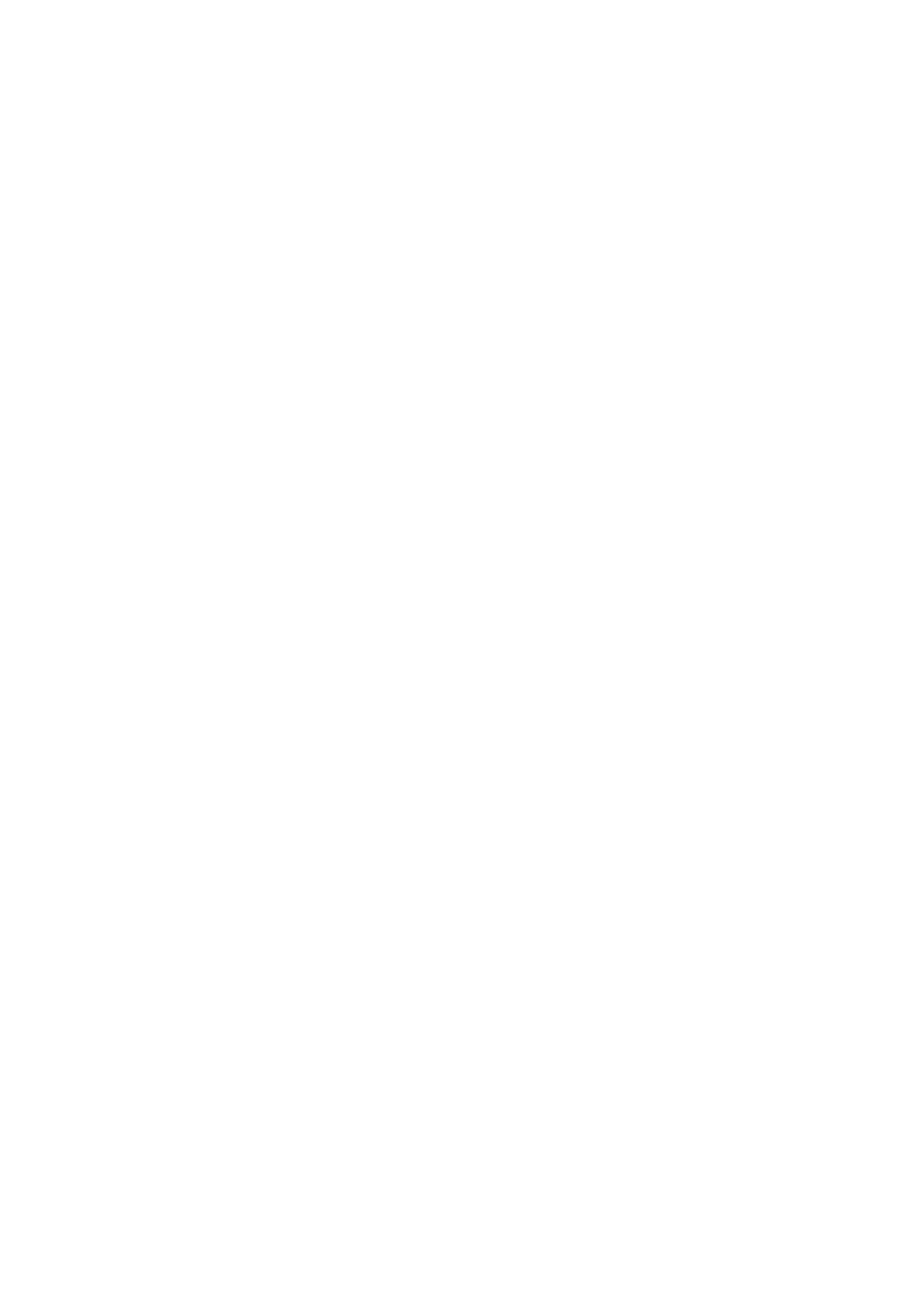As semantics is the study of the meaning of linguistic expressions, the language can be a natural language, such as English or an artificial language, like a computer programming language. Linguists mainly study meaning in natural languages. In fact, semantics is one of the main branches of contemporary linguistics. Theoretical computer scientists and logicians think about artificial languages. In some areas of computer science, these divisions are crossed. In machine translation, for instance, computer scientists may want to relate natural language texts to abstract representations of their meanings; to do this, they have to design artificial languages for representing meanings.

There are strong connections to philosophy. Earlier in this century, philosophers did much work in semantics, and some important work is still done by philosophers.

#### **1.2.1 Meaning and its Types:**

Meaning has been a topic of interest for linguists as well as philosophers and conversation analysts. The term meaning can refer to several things, so it is important to note its implications in language sciences. In linguistics the term meaning can refer to implication, entailment, intention, etc. and it is arbitrary that is to say that there may not be an explanation for why a certain entity has got a certain name. Meaning can be of several kinds such as denotative, connotative, literal, figurative and idiomatic. The denotative meaning is the explicit or surface meaning whereas the connotative meaning refers to the extended meaning that may be figurative or idiomatic. The figurative meaning is somewhat different from the literal meaning. The literal meaning of the individual words in a figurative language use may indicate some concepts, but the overall interpretation requires additional links with entities not available in the lexical contents. Additionally, the term meaning can also refer to the dictionary meaning and encyclopaedic meaning. The dictionary meaning usually refers to the lexical meaning that the users may find in a dictionary. This meaning is often short and depends on the speakers for exactness. In contrast, the encyclopaedic meaning covers all the information available about the word. It is important to note that the site for storing, access and recall of all kinds of meaning is the mental lexicon. Mental lexicon is an abstract entity assumed to be present in the minds of the speakers.

Anyone who speaks a language has a truly amazing capacity to reason about the meanings of texts. Take, for instance, the sentence

#### **(S) I can't untie that knot with one hand.**

Even though you have probably never seen this sentence, you can easily see things like the following:

- 1. The sentence is about the abilities of whoever spoke or wrote it. (Call this person the speaker.)
- 2. It's also about a knot, maybe one that the speaker is pointing at.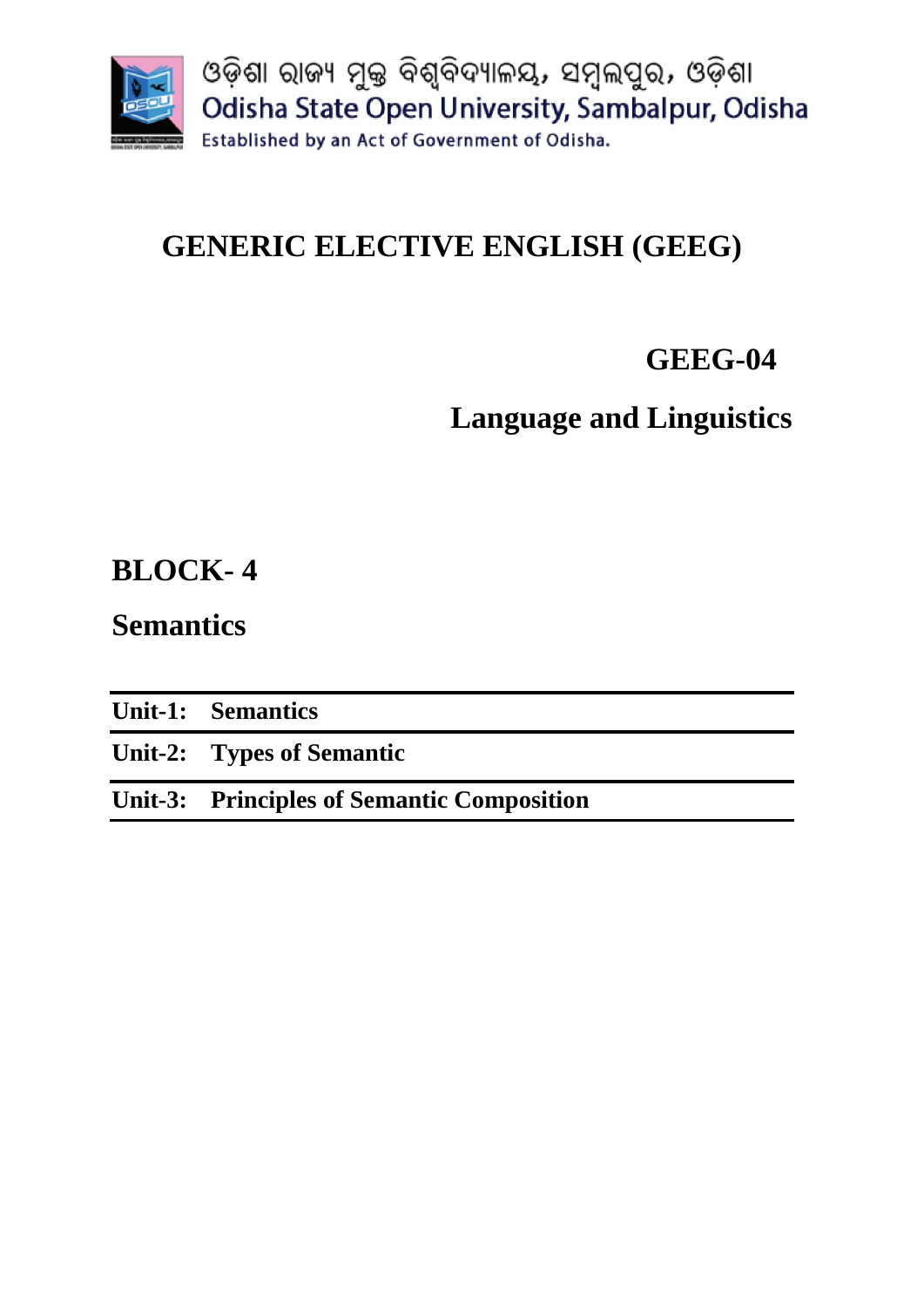- 3. The sentence denies that the speaker has a certain ability. (This is the contribution of the word 'can't'.)
- 4. Untying is a way of making something not tied.
- 5. The sentence doesn't mean that the knot has one hand; it has to do with how many hands are used to do the untying.

# **1.2.2 Arrangements of Meanings in contemporary Semantics:**

Linguists who study semantics look for general rules that bring out the relationship between *form*, which is the observed arrangement of words in sentences, and meaning. This is interesting and challenging, because these relationships are so complex.

This idea that meaningful units combine systematically to form larger meaningful units, and understanding sentences is a way of working out these combinations, has probably been the **most important theme in contemporary semantics.** The meaning of a sentence is not just an unordered heap of the meanings of its words. If that were true, then 'Cowboys ride horses' and 'Horses ride cowboys' would mean the same thing. So we need to think about arrangements of meanings.

Here is an arrangement that seems to bring out the relationships of the meanings in sentence  $(S)$ .

Not [ I [ Able [ [ [Make [Not [Tied]]] [That knot ] ] [With One Hand] ] ] ]

The unit [Make [Not [Tied]] here corresponds to the act of untying; it contains a subunit corresponding to the state of being untied. Larger units correspond to the act of untying-that-knot and to the act to-untie-that-knot-with-one-hand. Then this act combines with Able to make a larger unit, corresponding to the state of being-abletountie-that-knot-with-one-hand. This unit combines with I to make the thought that I have this state -- that is, the thought that I-am-able-to-untie-that-knot-with-one-hand. Finally, this combines with Not and we get the denial of that thought.

A semantic rule for English might say that a simple sentence involving the word 'can't' always corresponds to a meaning arrangement like

Not [ Able ... ], but never to one like Able [ Not ... ].

For instance, 'I can't dance' means that I'm unable to dance; it doesn't mean that I'm able not to dance.

# **1.3 SEMANTICS OF SENTENCES**

.

To assign meanings to the sentences of a language, you need to know what they are. It is the job of another area of linguistics, called *syntax*, to answer this question, by providing rules that show how sentences and other expressions are built up out of smaller parts, and eventually out of words. The meaning of a sentence depends not only on the words it contains, but on its syntactic makeup: the sentence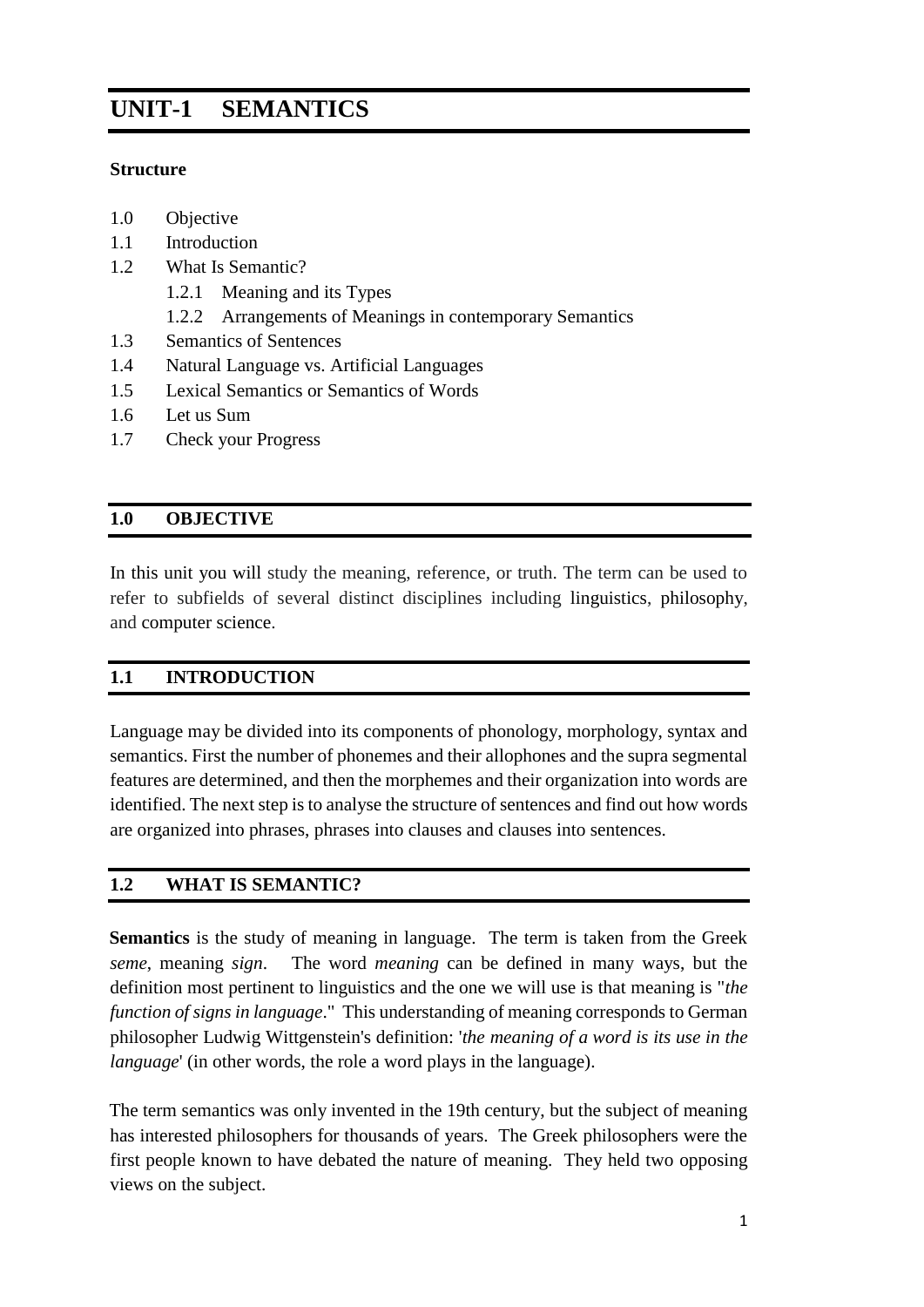#### *(S) That can hurt you,*

for instance, is *ambiguous* -- it has two distinct meanings. These correspond to two distinct *syntactic structures*. In one structure 'That' is the subject and 'can' is an auxiliary verb (meaning "able"), and in the other 'That can' is the subject and 'can' is a noun (indicating a sort of container).

Because the meaning of a sentence depends so closely on its syntactic structure, linguists have given a lot of thought to the relations between syntactic structure and meaning; in fact, evidence about ambiguity is one way of testing ideas about syntactic structure.

# **1.4 NATURAL LANGUAGE vs. ARTIFICIAL LANGUAGES**

Since sentences can be either true or false, the meanings of sentences usually involve the two truth-values true and false.

You can make up artificial languages for talking about these objects; some semanticists claim that these languages can be used to capture inner cognitive representations. Though "truth values" may seem artificial as components of meaning, they are very handy in talking about the meaning of things like negation; the semantic rule for negative sentences says that their meanings are like that of the corresponding positive sentences, except that the truth value is switched, **false** for **true** and **true** for **false**. 'It isn't raining' is true if 'It is raining' is false, and false if 'It is raining' is true. This interest in valid reasoning provides a strong connection to work in the semantics of artificial languages, since these languages are usually designed with some reasoning task in mind. Logical languages are designed to model theoretical reasoning such as mathematical proofs, while computer languages are intended to model a variety of general and special purpose reasoning tasks. Validity is useful in working with proofs because it gives us a criterion for correctness. It is useful in much the same way with computer programs, where it can sometimes be used to either prove a program correct, or (if the proof fails) to discover flaws in programs.

These ideas (which really come from logic) have proved to be very powerful in providing a theory of how the meanings of natural-language sentences depend on the meanings of the words they contain and their syntactic structure. Over the last forty years or so, there has been a lot of progress in working this out, not only for English, but for a wide variety of languages. This is made much easier by the fact that human languages are very similar in the kinds of rules that are needed for projecting meanings from words to sentences; they mainly differ in their words, and in the details of their syntactic rules.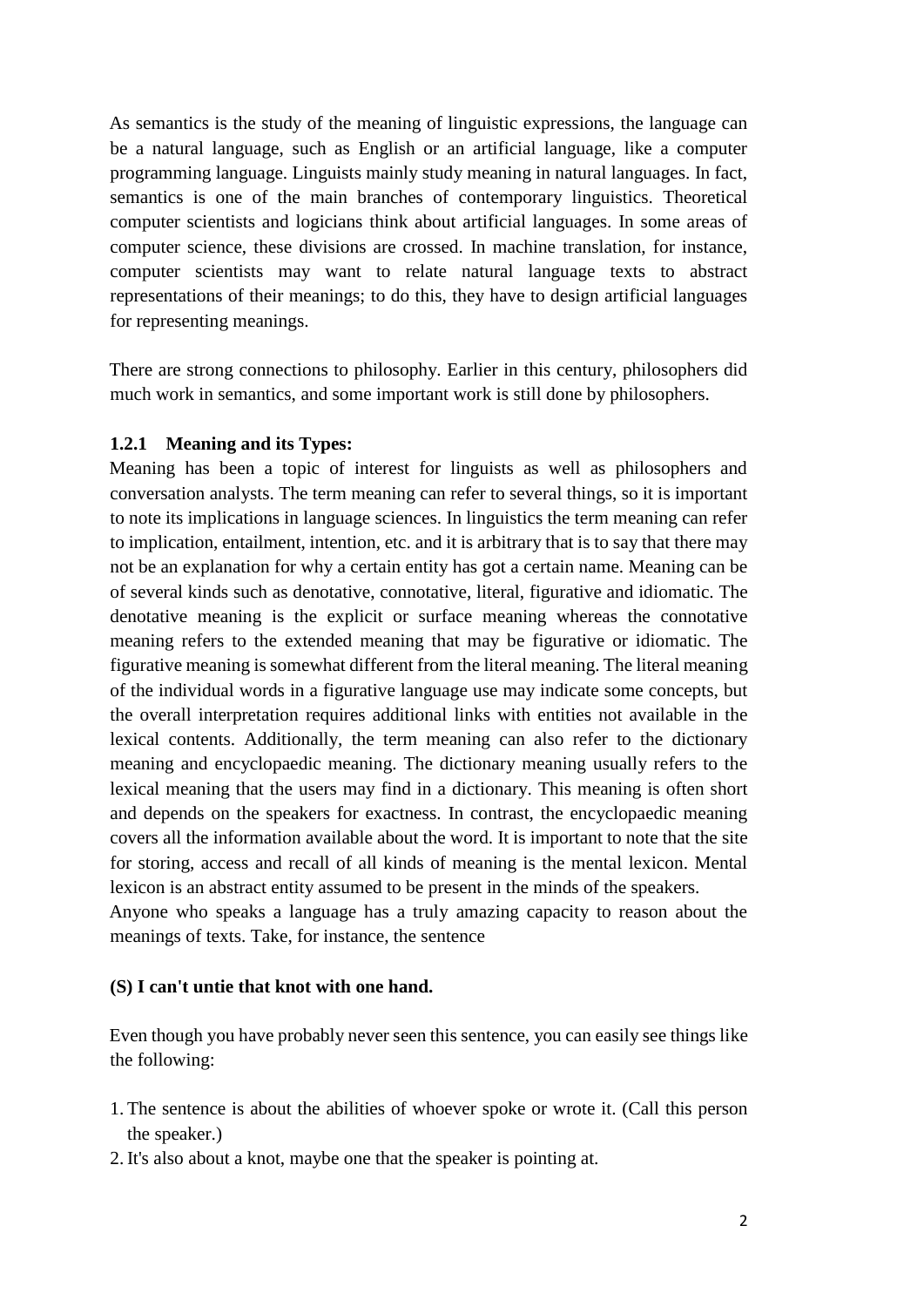#### **1.5 LEXICAL SEMANTICS OR SEMANTICS OF WORDS**

Recently, there has been more interest in lexical semantics -- that is, in the semantics of words. **Lexical semantics** deals with a language's **lexicon**, or the collection of words in a language. It is concerned with individual words (unlike compositional semantics, which is concerned with meanings of sentences.) Lexical semantics focuses on meanings in isolation, that is, without attention to their contribution to reference or truth conditions. Lexical semantics is not so much a matter of trying to write an "ideal dictionary". (Dictionaries contain a lot of useful information, but don't really provide a theory of meaning or good representations of meanings.) Rather, lexical semantics is concerned with systematic relations in the meanings of words, and in recurring patterns among different meanings of the same word. It is no accident, for instance, that you can say 'Sam ate a grape' and 'Sam ate', the former saying what Sam ate and the latter merely saying that Sam ate something. This same pattern occurs with many verbs. The **naturalist** view, held by Plato and his followers, maintained that there was an intrinsic motivation between a word and its meaning. The meaning of a word flows directly from its sound. The Greek word thalassa, *sea*, in its classical pronunciation, supposedly sounded like the waves rushing up onto the beach. If the naturalist view were entirely correct for all words, we would be able to tell the meaning of any word just by hearing it. In reality only a few onomotopoeic words in each language actually sound something like what they mean: *swoosh, splash, bow wow, meow*. Poets can skillfully use words with sound features that heighten the meaning intended. But poetic sound imagery represents a rare, highly clever use of language, so the naturalist approach is applicable to only a tiny portion of any language.

Logic is help in lexical semantics, but lexical semantics is full of cases in which meanings depend subtly on context, and there are exceptions to many generalizations. (To undermine something is to mine under it; but to understand something is not to stand under it.) So logic doesn't carry us as far here as it seems to carry us in the semantics of sentences.

Linguists who study meaning (**semanticists**) often divide the meaning of a word into semantic components based on real world concepts, such as human/ live/ dead/ animal/ plant/ thing/ etc. Discussing the meaning of words by breaking it down into smaller semantic components such as is called **componential analysis**.

Semantics probably won't help you find out the meaning of a word you don't understand, though it does have a lot to say about the patterns of meaningfulness that you find in words. It certainly can't help you understand the meaning of one of Shakespeare's sonnets, since poetic meaning is so different from literal meaning. But as we learn more about semantics, we are finding out a lot about how the world's languages match forms to meanings. And in doing that, we are learning a lot about ourselves and how we think, as well as acquiring knowledge that is useful in many different fields and applications.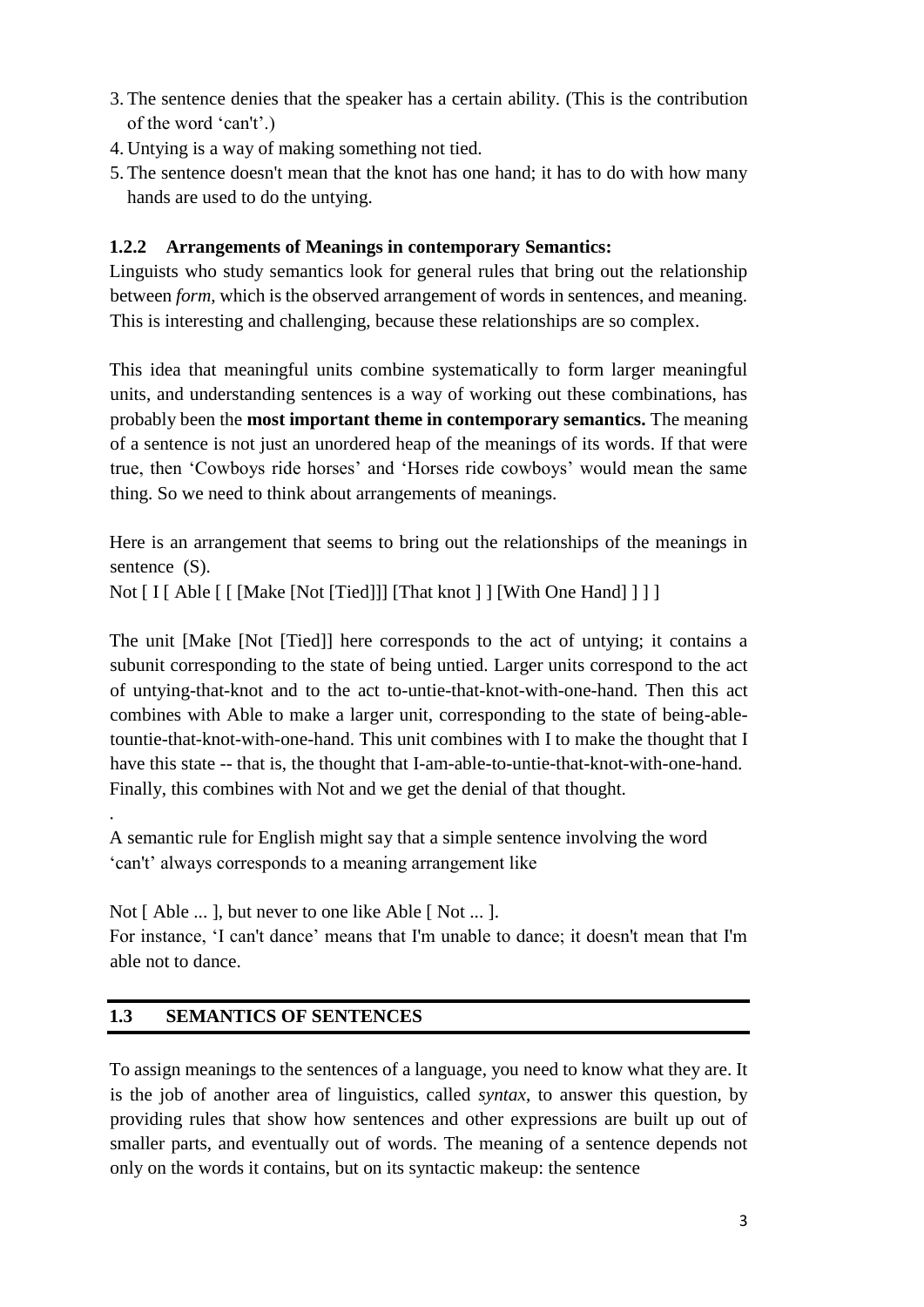

# **1.6 HOW MEANING AFFECTS WORD ASSOCIATIONS IN LANGUAGE**

The purely linguistic side of meaning is equally evident when examining how words combine with one another to produce phrases. The set of restrictions on how a word may combine with other words of a single syntactic category is referred to as the word's **collocability**. Two words may have the same referent, and yet differ in their ability to combine with particular words.

In English, the word *flock* collocates with *sheep* ; and *school* with *fish*, although both *flock* and *school* mean *group*.

Also, *addled* combines only with *brains* or *eggs* (one must *steam rice* and *boil water*), *blond* collocates with *hair*, while *red* may collocate with hair as well as other objects.

Idiosyncratic restrictions on the collocability of words result in set phrases: *green with jealousy*; *white table* vs. *white lie*. On can *get or grow old*, but only *get drunk, get ready*, not \**grow drunk*, \**grow ready*.

Every language has its own peculiar stock of set phrases. In English we *face problems* and *interpret dreams*, but in Modern Hebrew we *stand in front of problems* and *solve dreams*. In English we *drink water* but *eat soup*. In Japanese the verb for *drink* collocates not only with *water* and *soup*, but also with *tablets* and *cigarettes*.

From the point of view of **etymology**, set phrases are of two types.

1. The first type of set phrase, the **collocation**, may be defined as "a set phrase which still makes sense": *make noise, make haste.* One simply doesn't say *to produce noise* or *make swiftness*, even though such phrases would be perfectly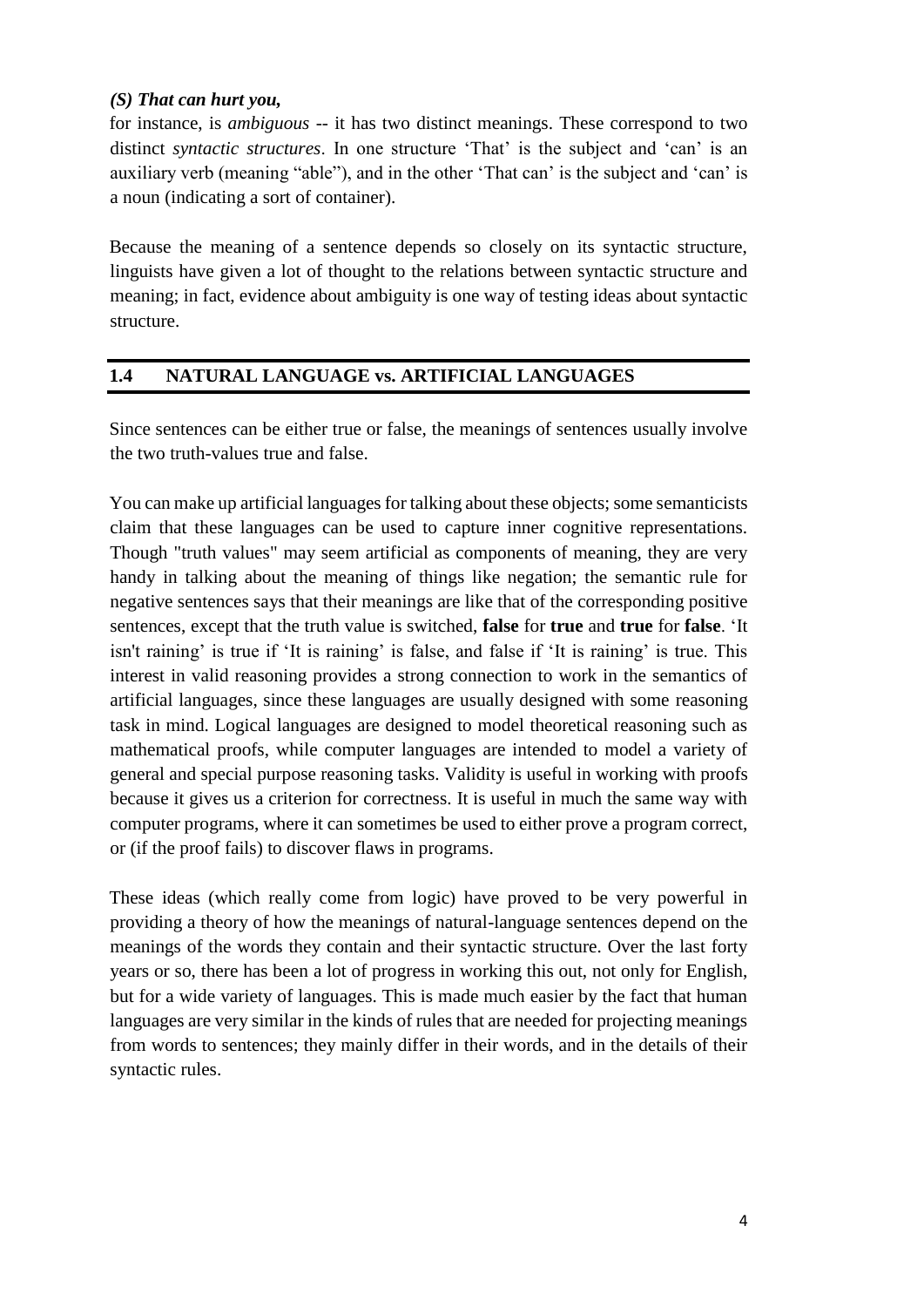understandable. Since collocations still may be taken literally, they can be paraphrased using regular syntactic transformations: *Haste was made by me, noise was made by the children*.

2. Phrases whose words no longer make sense when taken literally are called **idioms**. The semantic relations between words in idiomatic set phrases may be illogical to varying degrees: *white elephant sale, soap opera, to see red, break a leg, small voice, loud tie, wee hours of the night.*

Thus, meaning involves real-world concepts and logic but it is at the same time a linguistic category. The semantic structure of a language is the language's special system of conveying extra linguistic relations by idiosyncratic linguistic means.

## **1.7 SEMANTIC RELATIONSHIPS BETWEEN WORDS**

**Sense relations**: All words in a language may not be discrete. They may show some kind of relationships at the level of meaning. These relationships are known as sense relations. Modern studies of semantics are interested in meaning primarily in terms of word and sentence relationships. Let's examine some semantic relationships between words.

Following are some commonly occurring relationships between words:

- a) Synonymy shows the relationship of sameness or similarity of meaning as in *big* and *large*.
- b) Antonymy shows the relationship of oppositeness of meaning as in *day* and *night*.
- c) Polysemy signifies the relationship of multiple related meanings of a word as in *house* and *home*.
- d) Homonymy refers to the multiple unrelated meanings of a word. For example, consider the word *bank.* It may refer to the monetary institution as well as the water body.
- e) Meronymy: The term meronymy signifies the part-whole relationship between concepts. For example, the concepts *finger* and *hand* share the relationship of meronymy. In this case, finger is a meronym of hand and hand is the holonym of finger. It is important to note that finger is part of the hand, not a type of hand.

There are a few other minor semantic relations that may pertain between words. The first involves the distinction between a category vs. a particular type or example of that category. For example, a tiger is a type of feline, so feline is a category containing lion, tiger, etc.; color is a category containing red, green, etc, red, green are types of colors. Thus, feline and color are hyponyms, or cover words, and red, green, lion, tiger are their taxonyms. The second involves a whole vs. part of the whole. For example, Similarly, family is the holonym of child, mother or father. Since words often originate from other words, a word very often has some historical reason for being the shape it is. Sometimes the origin (or **etymology**) of a word is completely transparent, as in the case of *unknown* from *known*, or *discomfort* from *comfort*. At other times the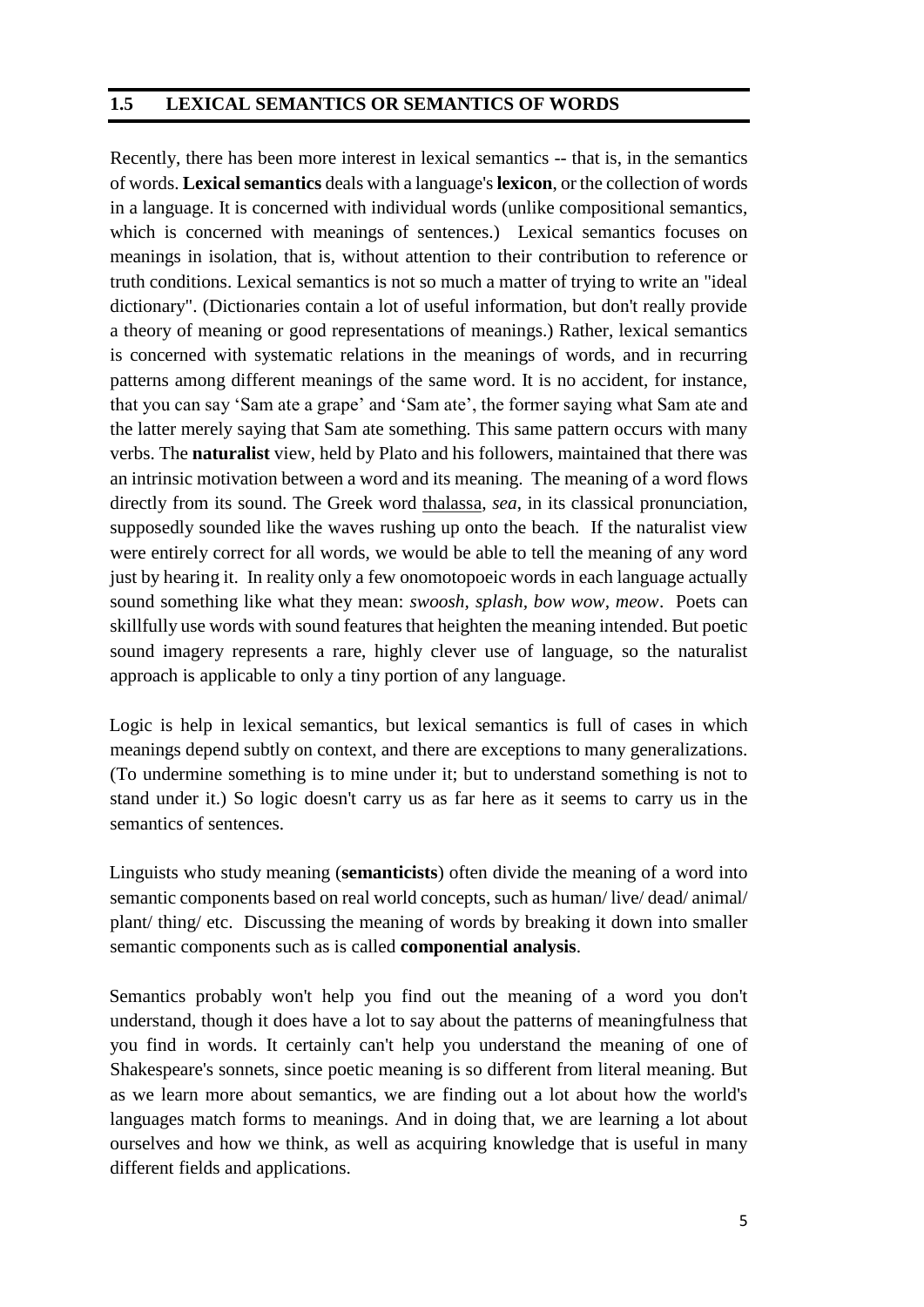origin of a word is less immediately obvious but nevertheless present in the form of a word, as in the case of *acorn* < oak + ornThe **conventionalist** view of Aristotle holds that the connection between sound and meaning is completely arbitrary. It is true that the form of most words is arbitrary from an extra-linguistic point of view.

**Philologists** (people who study language as well as anything created with language) often make a distinction between **meaning** and **concept**. It is possible to know the meaning of the word without knowing everything about the concept referred to by that meaning. For example, one can know the meaning of a word like *diamond* without knowing the chemical composition of the stone or that carbon and pencil lead are, chemically speaking, composed of the same substance.

Linguists have a second way of looking at the distinction between linguistic and realworld knowledge. They often discuss the difference between a word's **sense** and its **reference**. A word's sense is how the word relates to other words in a language (Wittgenstein's "meaning"); its reference is how it relates to real world concepts. The French word *mouton* refers to a sheep as well as to the meat of the animal as used for food (the sense of the word combines two references). In English we have two separate words for each extra-linguistic reference. The sense of the English word *sheep* is limited by the presence of the word *mutton* in English. Thus, the sense of a word concerns its linguistic boundaries in a particular language. The reference of a word concerns which concepts it refers to in the real world.

Noting how semantics is based on extra-linguistic categories, a group of linguists (including the Polish-born Australian linguist Anna **Wierzbicka**) have tried to reduce all meaning in language to a set of universal core concepts, such as *tall, short, male, female*, etc. These finite sets of concepts are then used universally, to describe the meanings of all words in all languages. This semantic approach to language structure has various problems, which are as follows:

- \* To decide which concepts are basic and which are derived.
- How to distinguish between sense and reference?
- ◆ Meaning is more than simply a reflection of real world categories.

#### **1.8 LET US SUM UP**

.

**Idiosyncratic semantic constraints** in the grammar result in reference being made using one form instead of another. **Logical constraints** result in reference not being made at all. Meaning is not merely a reference to concepts in the real world. It depends on linguistic factors in part unique to each individual language; meaning depends not only on the logical combination of real world concepts. The system of language cannot be described only in terms of extra-linguistic logic.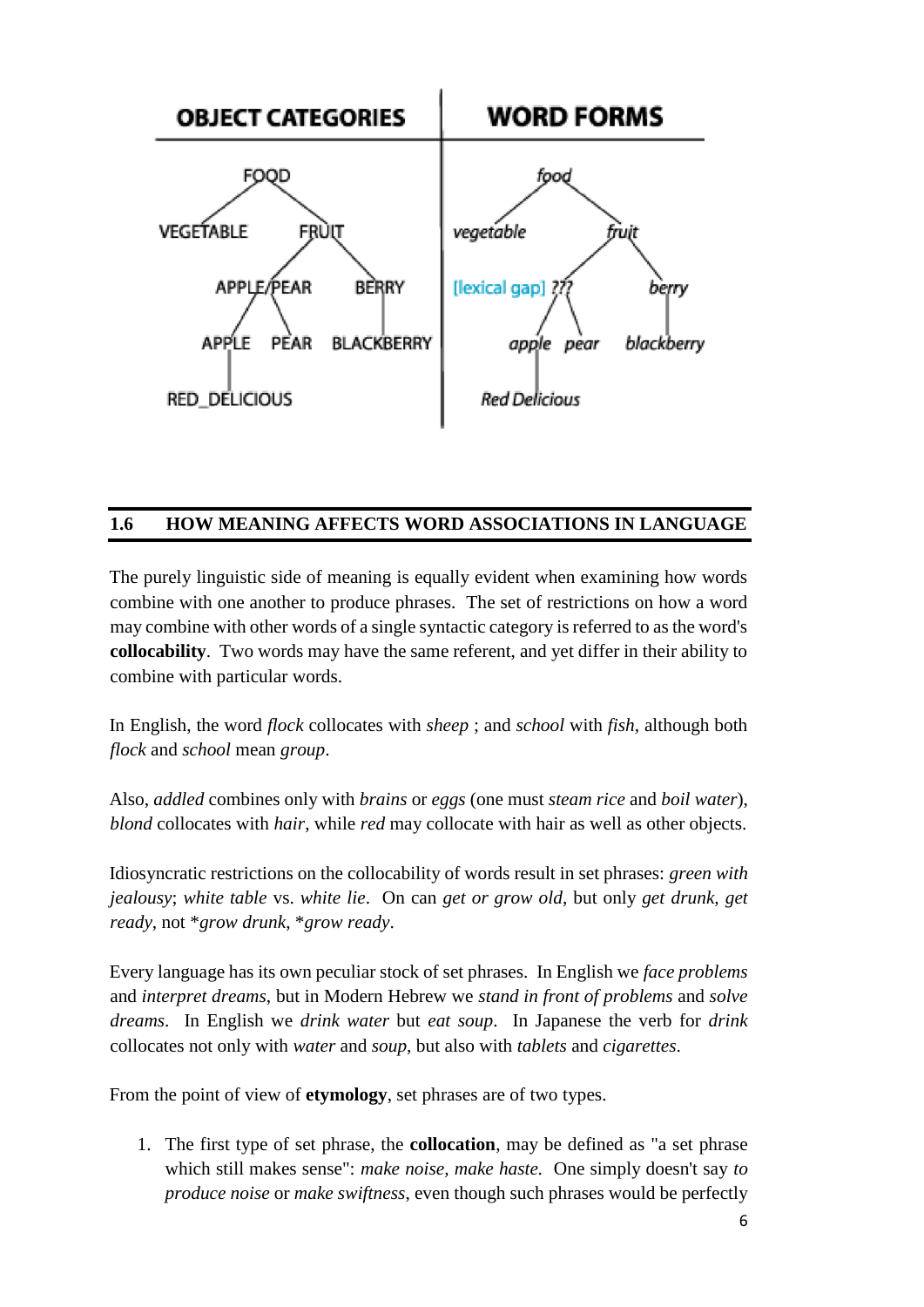#### 1.9 **CHECK YOUR PROGRESS**

#### 1 What Is Semantic?

#### 2. What do you mean by Sense relations?

 $\ddotsc$  $\cdots$  $\ldots$  $\dddotsc$ 

#### 3. What is Logical constraints?

 $\mathbb{R}^2$ 

#### **References**

Carter, Ronald (ed.) Language and Literature: An Introductory Reader in Stylistics. Allen and Unwin Ltd: London, 1982.

Chastain. K. Developing Second Language Skills: Theory to Practice. 2nd ed. Rand Mc Nally College Publishing Co.: Chicago, 1976.

Crystal, David and Derek Davy. Investigating English Style. OUP: London, 1968.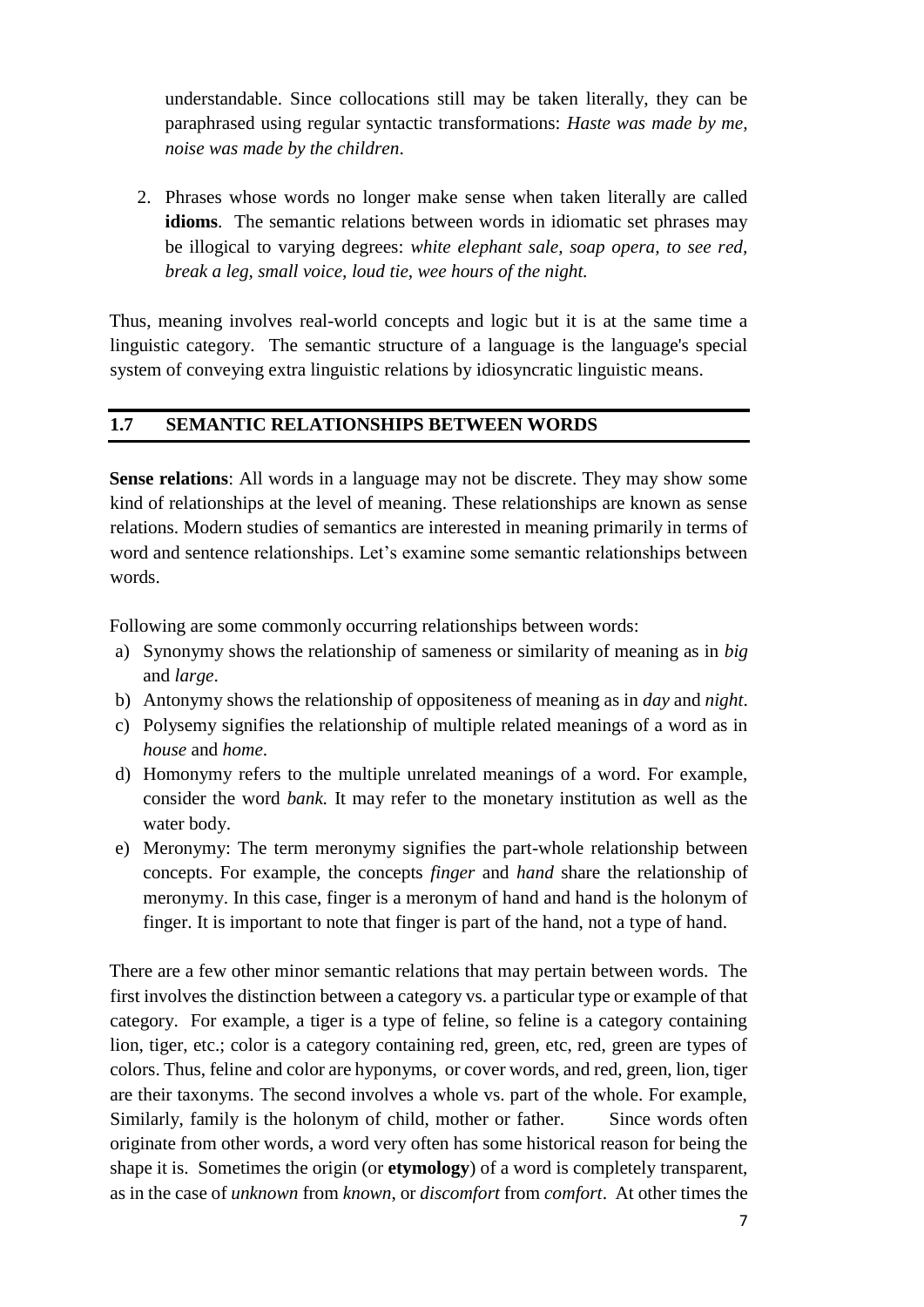# **UNIT-2 SEMANTICS**

#### **Structure**

- 2.0 Objective
- 2.1 Introduction
- 2.2 Definition of Semantics
- 2.3 Types of Semantic
	- 2.3.1 Connotative Semantic
	- 2.3.2 Denotative Semantic
- 2.4 Function of Semantic
- 2.5 Study of Meaning
- 2.6 The seven types of meaning are as follows:
	- 2.6.1 Conceptual Meaning
	- 2.6.2 Connotative Meaning
	- 2.6.3 Stylistic Meaning
	- 2.6.4 Affective Meaning:
	- 2.6.5 Reflected Meaning:
	- 2.6.6 Collocative Meaning
	- 2.6.7 Thematic Meaning
- 2.7 Lexical Relations and Semantics
	- 2.7.1 Synonymy
	- 2.7.2 Antonymy
	- 2.7.3 Hyponymy
	- 2.7.4 Homonymy
	- 2.7.5 Polysemy
	- 2.7.6 Metonymy
	- 2.7.7 Collocation
- 2.8 Pragmatics
- 2.9 Several types of context:
	- 2.9.1 Physical context –
	- 2.9.2 Linguistic context –
	- 2.9.3 Social context
- 2.10 Elements of pragmatics
	- 2.10.1 Entailment
	- 2.10.2 Presuppositions
	- 2.10.3 Implicature
- 2.11 Relationship between Semantics and Pragmatics
- 2.12 Comparison between Semantics and Pragmatics
- 2.13 Let Us Sum Up
- 2.14 Check Your Progress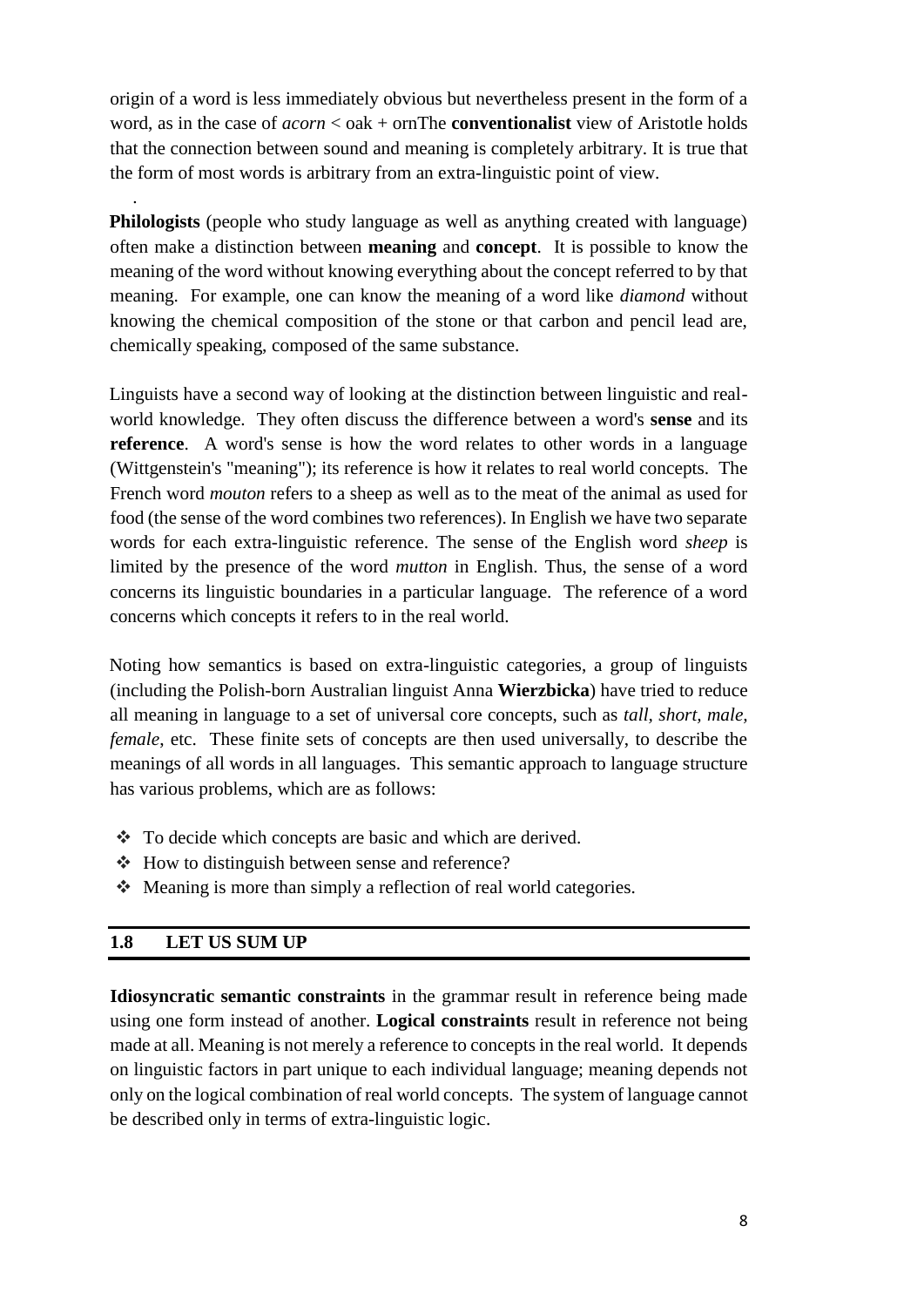## **2.0 OBJECTIVE**

In this unit you will read semantics as the subfield, studies meaning. Semantics can address meaning at the levels of words, phrases, sentences, or larger units of discourse. One of the crucial questions which unites different approaches to linguistic semantics is that of the relationship between form and meaning.

# **2.1 INTRODUCTION**

This unit deals with two important aspects of linguistics i.e. Semantics and Pragmatics. It covers various aspects and varieties of semantics and pragmatics. Language meaning can be analysed at several levels. It has a direct connection with semantics and pragmatics. The study has also presented the study of meaning in various contexts. The unit has tried to come up with the relationship between semantics and pragmatics and some basic differences between the two.

#### **2.2 DEFINITION OF SEMANTICS**

Semantics is one of the important branches of linguistics that deals with interpretation and meaning of the words, sentence structure and symbols, while determining the reading comprehension of the readers how they understand others and their interpretations. In addition, semantics construct a relation between adjoining words and clarifies the sense of a sentence whether the meanings of words are literal or figurative. Semantics is a branch of linguistics, which is the study of language; it is an area of study interacting with those of syntax and phonology. A person's linguistic abilities are based on knowledge that they have. One of the insights of modern linguistics is that speakers of a language have different types of linguistic knowledge, including how to pronounce words, how to construct sentences, and about the meaning of individual words and sentences. To reflect this, linguistic description has different levels of analysis. So - phonology is the study of what sounds combine to form words; syntax is the study of how words can be combined into sentences; and semantics is the study of the meanings of words and sentences. William Frawley defines linguistic semantics as "the study of literal, decontextualized, grammatical meaning". Semantics is concerned with the conceptual meaning related to words. Semantics does not focus on the context, rather it deals with the meaning according to grammar and vocabulary. The focus is only on the general rules used for a language.

#### **2.3 TYPES OF SEMANTIC**

There are two types of Semantics:

#### **2.3.1 Connotative Semantic**

When a word suggests a set of associations, or it is an imaginative or emotional suggestion connected with the words, while readers can relate to such associations.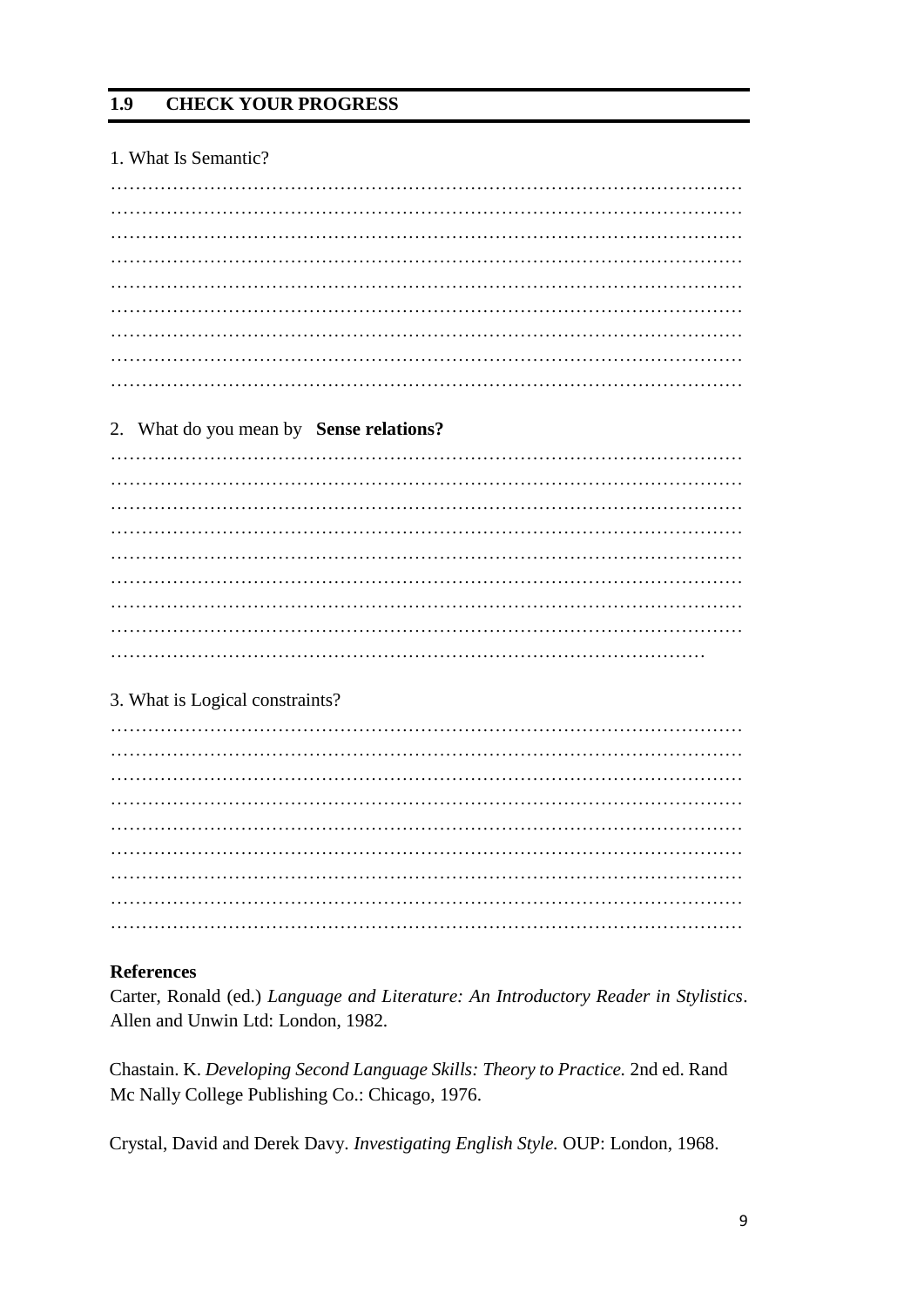Simply, it represents figurative meaning. Usually poets use this type of meaning in their poetry.

# **2.3.2 Denotative Semantic**

It suggests the literal, explicit or dictionary meanings of the words without using associated meanings. It also uses symbols in writing that suggest expressions of writers such as an exclamation mark, quotation mark, apostrophe, colon, and quotation mark etc.

# **2.4 FUNCTION OF SEMANTIC**

The purpose of semantic is to propose exact meanings of the words and phrases and remove confusion, which might lead the readers to believe a word has many possible meanings. It makes a relationship between a word and the sentence through their meanings. Besides, semantic enables the readers to explore a sense of the meaning, because if we remove or change the place of a single word from the sentence, it will change the entire meanings, or else the sentence will become anomalous. Hence, the sense relation inside a sentence is very important, as a single word does not carry any sense or meaning. Miriam Webstar Dictionary defines Semantics as – "the study of meanings, the historical and psychological study and the classification of changes in the signification of words or forms viewed as factors in linguistic development."

# **2.5 STUDY OF MEANING**

A word is the smallest unit of spoken language which has meaning and can stand alone, it is a written representation of one or more sounds which can be spoken to represent an idea, object, action, etc. in order to be understood by the people, a word must have a meaning. Most words have more than one meaning, it is the characteristic of words that a single word may have several meaning, in fact, words may play an enormous part in our life. Words are used to express something and also convey feelings about we are describing. Words are used not in isolation but related to human situation. It is through our experience with them in situation that they take on meaning. If we talk about words, we cannot avoid talking about the study of meaning (semantics). The meaning of word is often complex, having such component as a picture, an idea, a quality, a relationship and personal feelings and association

# **2.6 THE SEVEN TYPES OF MEANING**

# **2.6.1 Conceptual Meaning:**

Conceptual meaning is sometimes called denotative meaning or cognitive meaning, it is widely assumed to be the central factor in linguistic communication. Larson noted that denotative meaning is also called as primary meaning, that is the meaning suggested by the word when it used alone. It is the first meaning or usage which a word will suggest to most people when the word is said in isolation. It is the meaning learned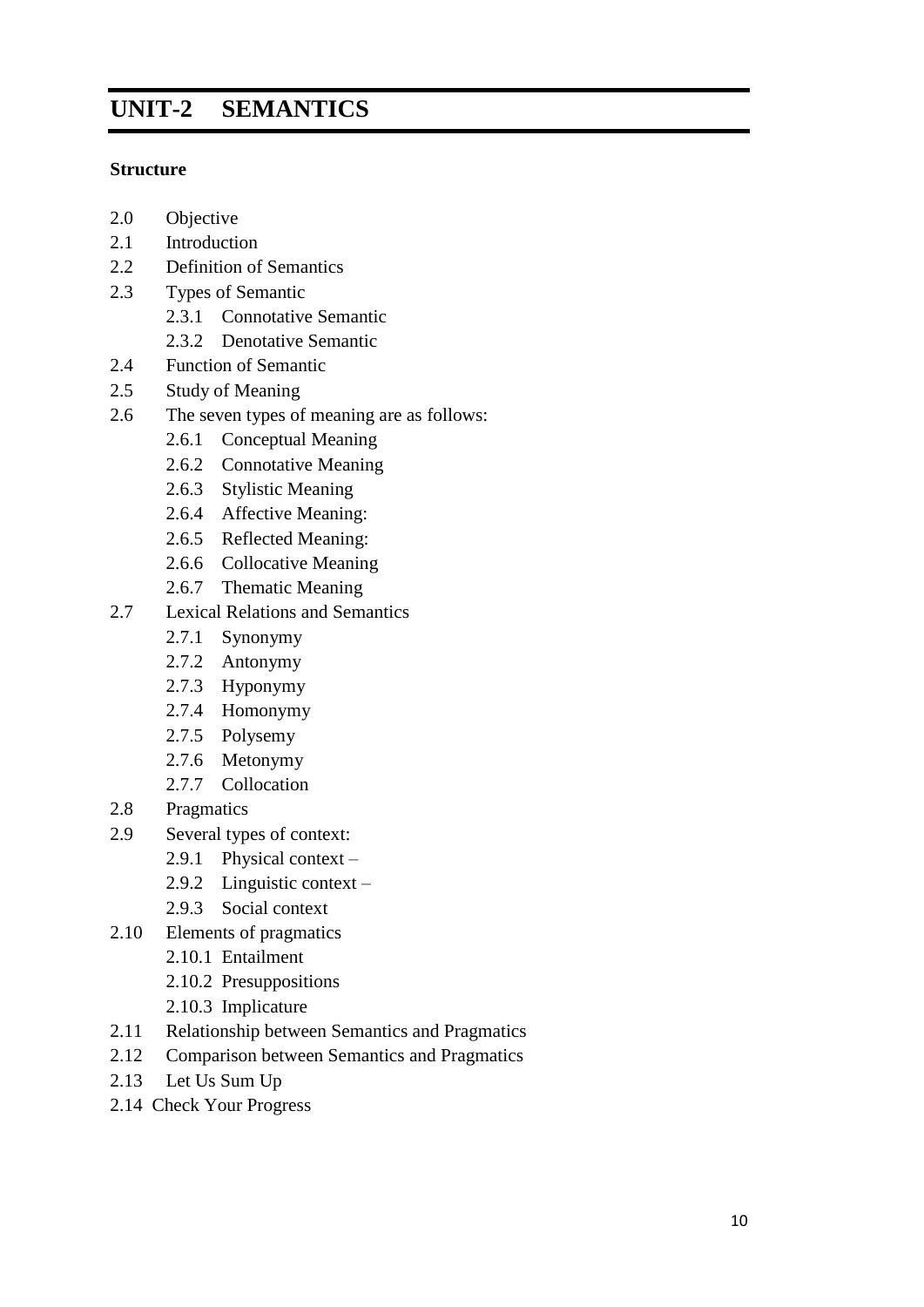early in life and likely to have reference to a physical situation (Larson, 1984: 100) It is said that the aim of denotative meaning is to provide, for any given interpretation of a sentence, a configuration of abstract symbols, which shows exactly what we need to know if we are to distinguish that meaning from all other possible sentence meaning in the language. It has a complex and sophisticated organization compared to those specific to syntactic or phonological levels of language. The principles of contrastiveness and constituent structure – paradigmatic and syntagmatic axes of linguistic structure- manifest at this level i. e. conceptual meaning can be studied in terms of contrastive features.

#### **2.6.2 Connotative Meaning:**

As we experience, words are human situations, they not only take on certain denotation, but also often acquire individual flavours. They have come to have emotive tone, the associations, and suggestiveness of the situation in which they have been a part. For example the words 'brink', this denotes on "edge". However in the phrase "The brink of the cliff" or" the brink of disaster", this word suggests danger and its emotive tone is that of fear. Connotative meaning is the communicative value with an expression of what it refers to. To a large extent, the notion of reference overlaps with conceptual meaning. The contrastive features become attributes of the referent, including not only physical characteristics, but also psychological and social properties, typical rather than invariable. Connotations are apt to vary from age to age, from society to society. Connotative meaning is peripheral compared to conceptual meaning, because connotations are relatively unstable. They vary according to cultural, historical period, experience of the individual. Connotative meaning is indeterminate and open- ended that is any characteristic of the referent, identified subjectively or objectively may contribute to the connotative meaning.

## **2.6.3 Stylistic Meaning:**

Stylistic meaning is that which a piece of language conveys about the circumstances of its use. A recent account of English has recognized some main dimensions of stylistic variation. For instance:

- 1. They chucked a stone at the cops, and then did a bunk with the loot.
- 2. After casting a stone at the police, they absconded with the money. Sentence (1) could be said by the two criminals, talking casually about the crime afterwards; sentence (2) might be said by the chief of the police in making the official report; both could describe the same happening (Leech, 1974: 15)

#### **2.6.4 Affective Meaning:**

Affective meaning is a sort of meaning which affect the personal feeling of the speakers, including his/her attitude to the listener, or his/her attitude to something he/she talking about. For example- (1) "I'm terribly sorry to interrupt, but I wonder if you would be so kind as to lower your voice as a little" or (2) "Will you belt up". Factors such as intonation and voice timbre are also important here. The impression of politeness in the sentence (1) can be reserved by tone of biting sarcasm; sentence (2)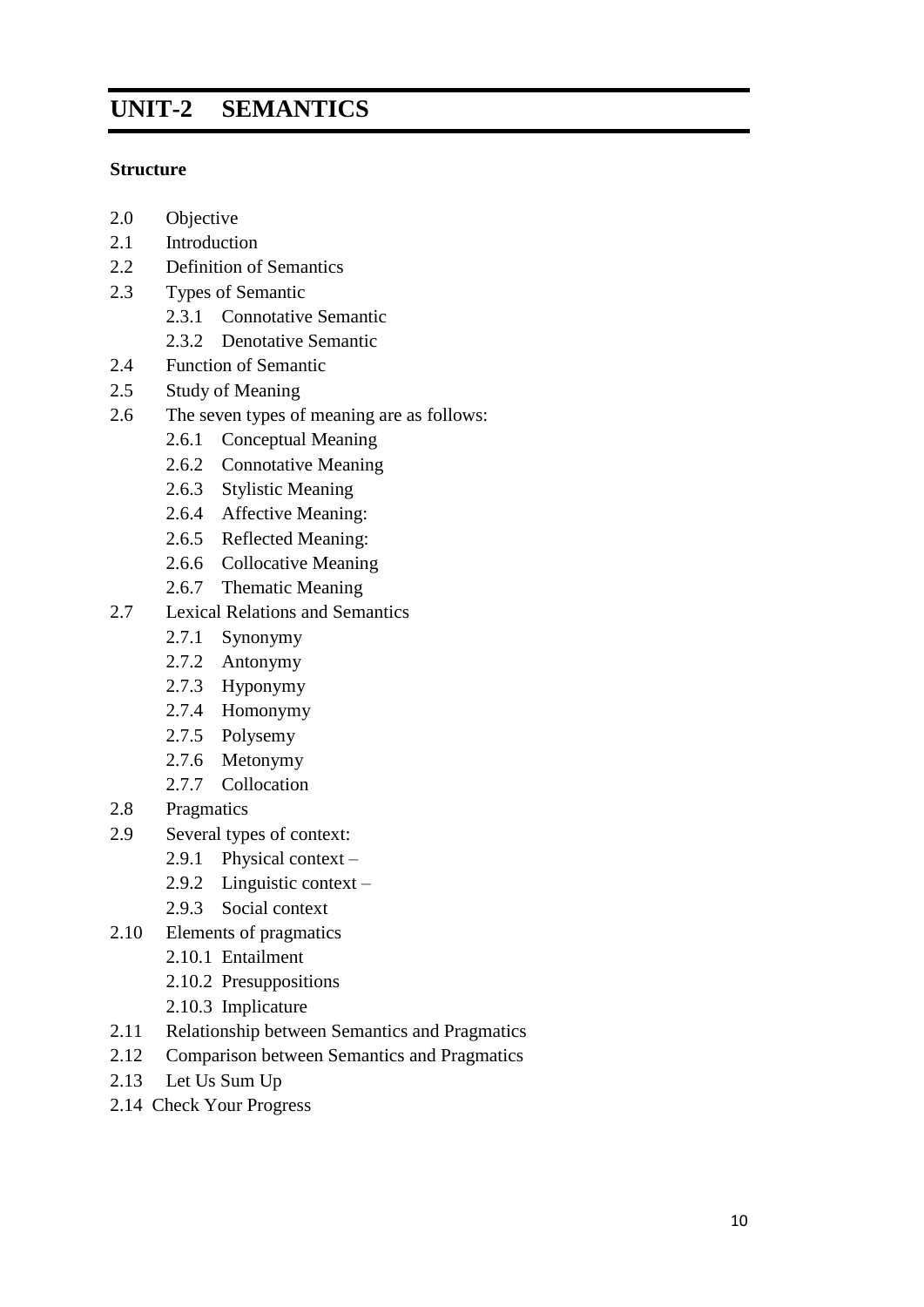can be turn into a playful remark between intimates if delivered with the intonation of a mild request. In considering the pragmatic dimension of meaning, we can distinguish between social and affective meaning. Social meaning is that which a piece of language conveys about the social circumstances of its use. In part, we 'decode' the social meaning of a text through our recognition of different dimensions and levels of style. One account (Crystal and Davy, Investigating English Style) has recognized several dimensions of socio-linguistic variation. There are variations according to: dialect i. e. the language of a geographical region or of a social class; - time, for instance the language of the eighteenth century; - province/domain I. e. the language of law, science, etc.; - status i. e. polite/ colloquial language etc.; - modality i. e. the language of memoranda, lectures, jokes, etc.; - singularity, for instance the language of a writer. It's not surprising that we rarely find words which have both the same conceptual and stylistic meaning, and this led to declare that there are no 'true synonyms'. But there is much convenience in restricting the term 'synonymy' to equivalence of conceptual meaning. For example, domicile is very formal, official, residence is formal, abode is poetic, home is the most general term. The way language reflects the personal feelings of the speaker, his/ her attitude towards his/ her interlocutor or towards the topic of discussion, represents affective meaning. Scaling our remarks according to politeness, intonation and voice- timbre are essential factors in expressing affective meaning which is largely a parasitic category, because it relies on the mediation of conceptual, connotative or stylistic meanings. The exception is when we use interjections whose chief function is to express emotion.

#### **2.6.5 Reflected Meaning:**

Reflected meaning involves an interconnection on the lexical level of language, it is the meaning, which arises in case of multiple conceptual meaning, when one sense of word forms part of our response to another sense. For instance, on hearing the Church service, the synonymous expressions The Comforter and The Holy Ghost both refer to the Third Trinity, but the Comforter sounds warm and comforting, while the Holy Ghost sounds awesome.

#### **2.6.6 Collocative Meaning**

Collocative meaning consists of the associations a word acquires on account of the meanings of the words, which tends to occur in its environment. For instance the words pretty and handsome share common ground in the meaning of good looking. But may be distinguished by the range of noun in which they are like to occur or collocate; Pretty woman and handsome man. The ranges may well match although they suggest a different kind of attractiveness of the adjectives. Collocative meaning remains an idiosyncratic property of individual words and it shouldn't be invoked to explain all differences of potential co- occurrence. Affective and social meaning, reflected and collocative meaning have more in common with connotative meaning than with conceptual meaning; they all have the same open- ended, variable character and lend themselves to analysis in terms of scales and ranges. They can be all brought together under the heading of associative meaning. Associative meaning needs employing an elementary 'associationist' theory of mental connections based upon contiguities of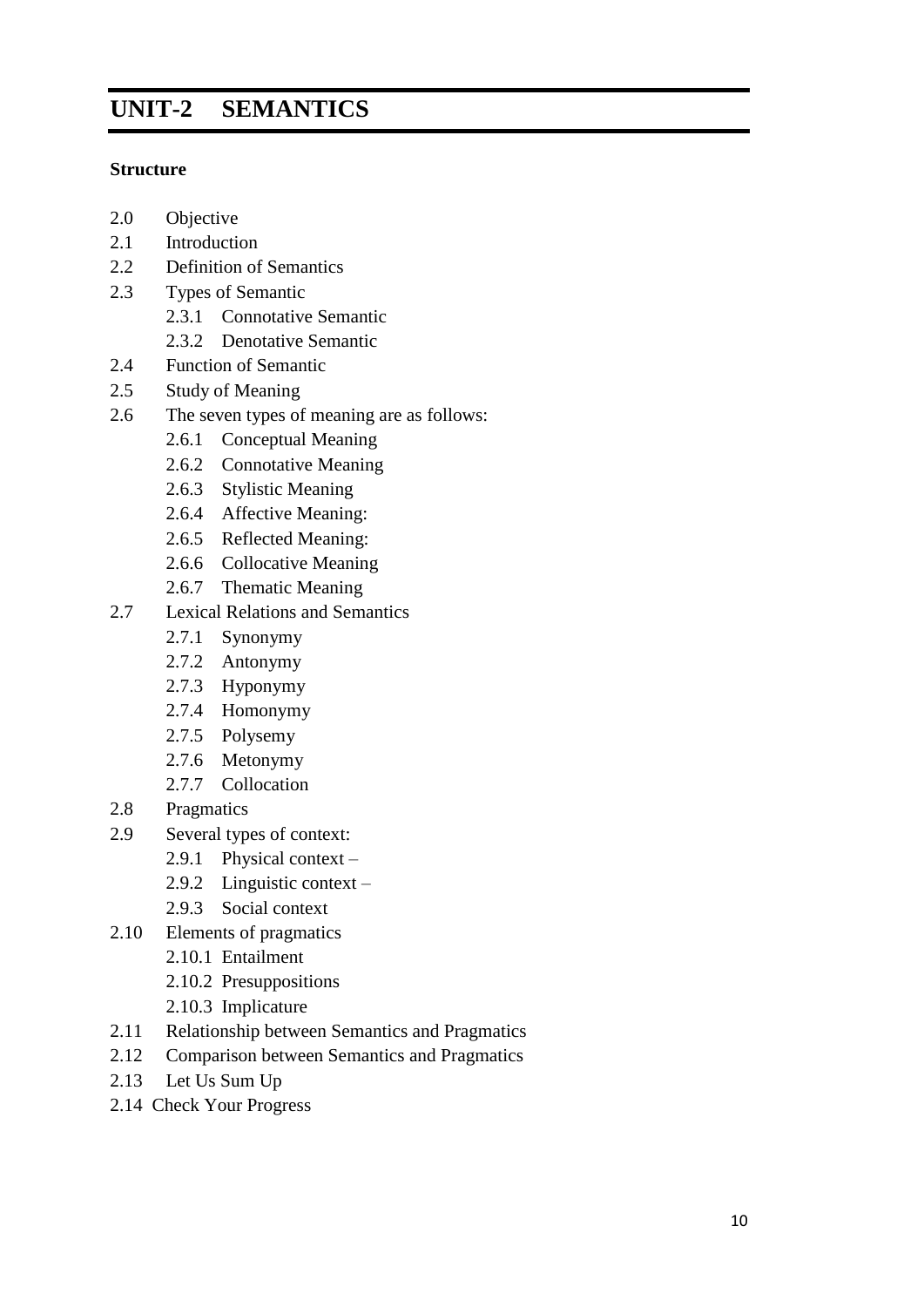experience in order to explain it. Whereas conceptual meaning requires the postulation of intricate mental structures specific to language and to humans, and is part of the 'common system'of language shared by members of a speech community, associative meaning is less stable and varies with the individual's experience. Because of so many imponderable factors involved in it, associative meaning can be studied systematically only by approximative statistical techniques. Osgood, Suci and Tannenbaum (The Measurement of Meaning, 1957), proposed a method for a partial analysis of associative meaning. They devised a technique – involving a statistical measurement device, - The Semantic Differential -, for plotting meaning in terms of a multidimensional semantic space, using as data speaker's judgements recorded in terms of seven point scales.

#### **2.6.7 Thematic Meaning**

This is the final category of meaning, thematic meaning is the meaning that is communicated by the way in which the speaker or writer organizes the message, in terms of ordering, focus, and emphasis. It is often felt an active sentence such as (1) below has a different meaning from its passive equivalent (2) although in conceptual content they seem to be the same (Leech. 1974: 19) 1. Mrs. Bessie Smith donated the first prize. 2. The first prize was donated by Mrs. Bessie Smith We can assume that the active sentence answers an implicit question "what did Mrs. Bessie Smith donate?", while the passive sentence answer the implicit question "who donates the first prize?", that in other words (1) in contrast to se (2) suggest that we know who Mrs. Bessie Smith.

#### **2.7 LEXICAL RELATIONS AND SEMANTICS**

This section would analyse the sematics in terms of lexical relations. It explains the meaning in terms of the relationship with other words and phrases. • Synonymy • Antonymy • Hyponymy • Prototype • Homophones and Homonyms • Polysemy

#### **2.7.1 Synonymy**

Here words that have the same meanings or that are closely related in meaning. Sameness' is not 'total sameness'- only one word would be appropriate in a sentence. – E.g. Sandy only had one answer correct on the test. (but NOT reply) Exampleanswer/reply - almost/nearly - broad/wide - buy/purchase - freedom/ liberty

#### **2.7.2 Antonymy**

Here words that are opposites in meaning, e.g. hot & cold Example- happy/sad married/single - present/absent - fast/slow

#### **2.7.3 Hyponymy**

Words whose meanings are specific instances of a more general word, i.e. one thing is included (kind of) in another thing. Example. cats and dogs are the hyponyms of the word animal. - daffodil & flower - carrot & vegetable - ant & insect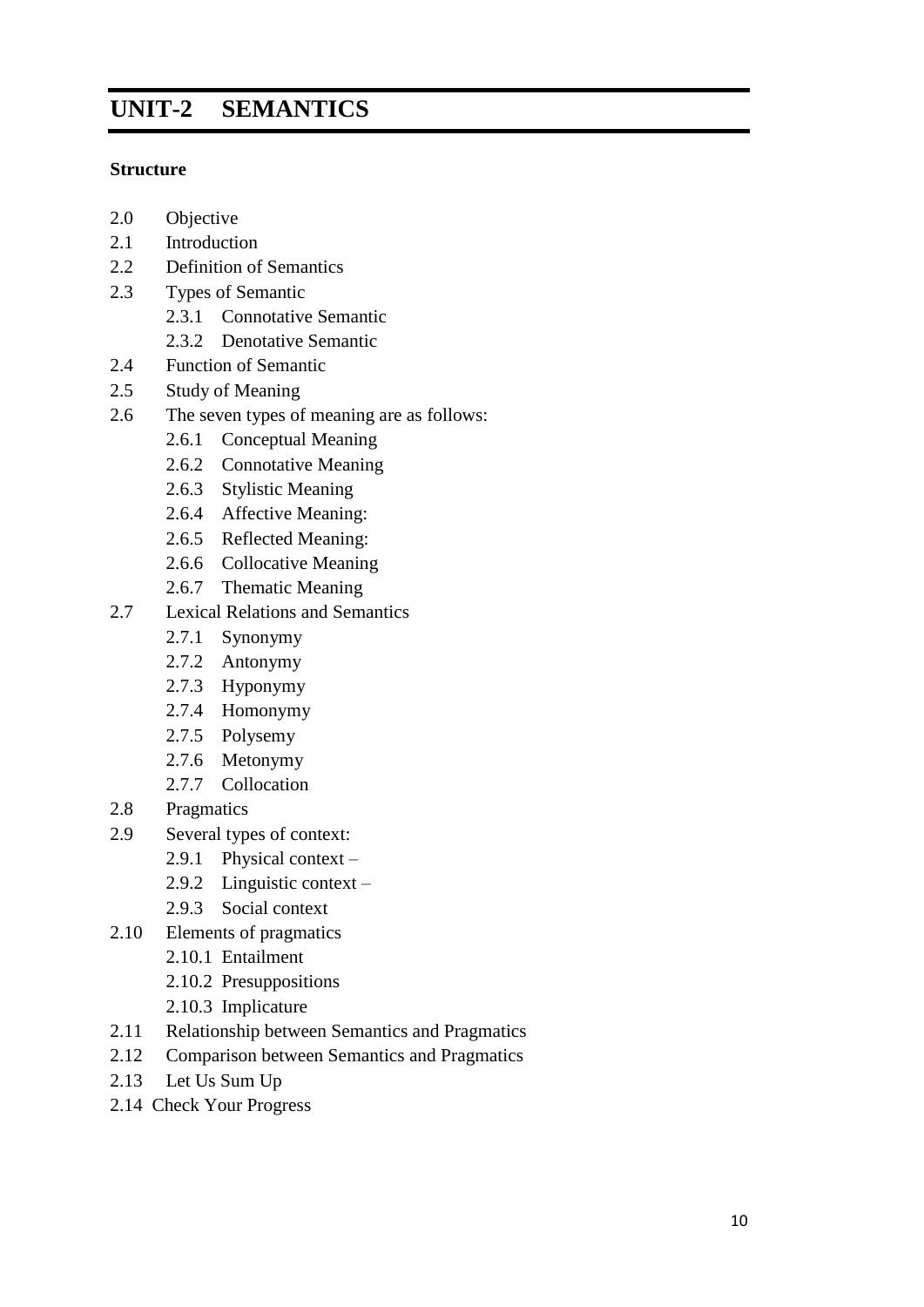# **2.7.4 Homonymy**

A word which has two or more entirely distinct (unrelated) meanings, Example- bank: financial institution, or 'of a river'. – Bat: 'flying creature'or 'used in sports' – Race: 'contest of speed' of 'ethnic group' 26.7.5. Homophony Different words pronounced the same but spelled differently, Example- two, to and too. – Flour and flower – Meat and meet – Right and write

# **2.7.5 Polysemy**

A word which has multiple meanings related by extension, Example- bright: shining ; intelligent – 'Head' of the body and the person at the top of a company. – 'Foot' of a body and of a mountain and of the bed or chair. – 'Run' a person runs, the water runs

# **2.7.6 Metonymy**

Metonymy is "a figure of speech in which an attribute or commonly associated feature is used to name or designate something." A short definition is "part for whole." What do you think about these sentence? A word substituted for another word with which it is closely associated. – He drank the whole bottle. (container-content) – The White House announced. (king-crown) – I gave her a hand. (whole-part)

# **2.7.7 Collocation**

Collocation happen when words tend to occur with other words. Example- table/chair - Butter/bread - Salt/pepper - Hammer/ nail

# **2.8 PRAGMATICS**

Pragmatics is the study of how language is used and of the effect of context on language. Pragmatics makes uses of three major communication skills like using language, changing language and following rules. Using language in context to different purposes like for greeting one uses words like "hello". Changing language is all about the change in language which is based on the needs of a listener or situation. For example the way one tells an instruction to a child than to an elderly person. Following rules is about the rules of conversations or in storytelling like one rephrases if the listener is not able to grasp the orator. Pragmatics plays a major role in discourse. When the speaker and the hearer share knowledge about the world, therefore, both the speaker and the hearer will make assumptions according to the shared knowledge. "Pragmatics" refers to the strategies (exploitation of shared knowledge, assumptions about communicative intent, etc.), by which language users relate the dictionary/grammar meaning of utterances to their communicative value in context. "Pragmatics" generally refers to the encoding of particular communicative functions, especially those relevant to interpersonal exchanges, in specific grammatical and lexical elements of a given language.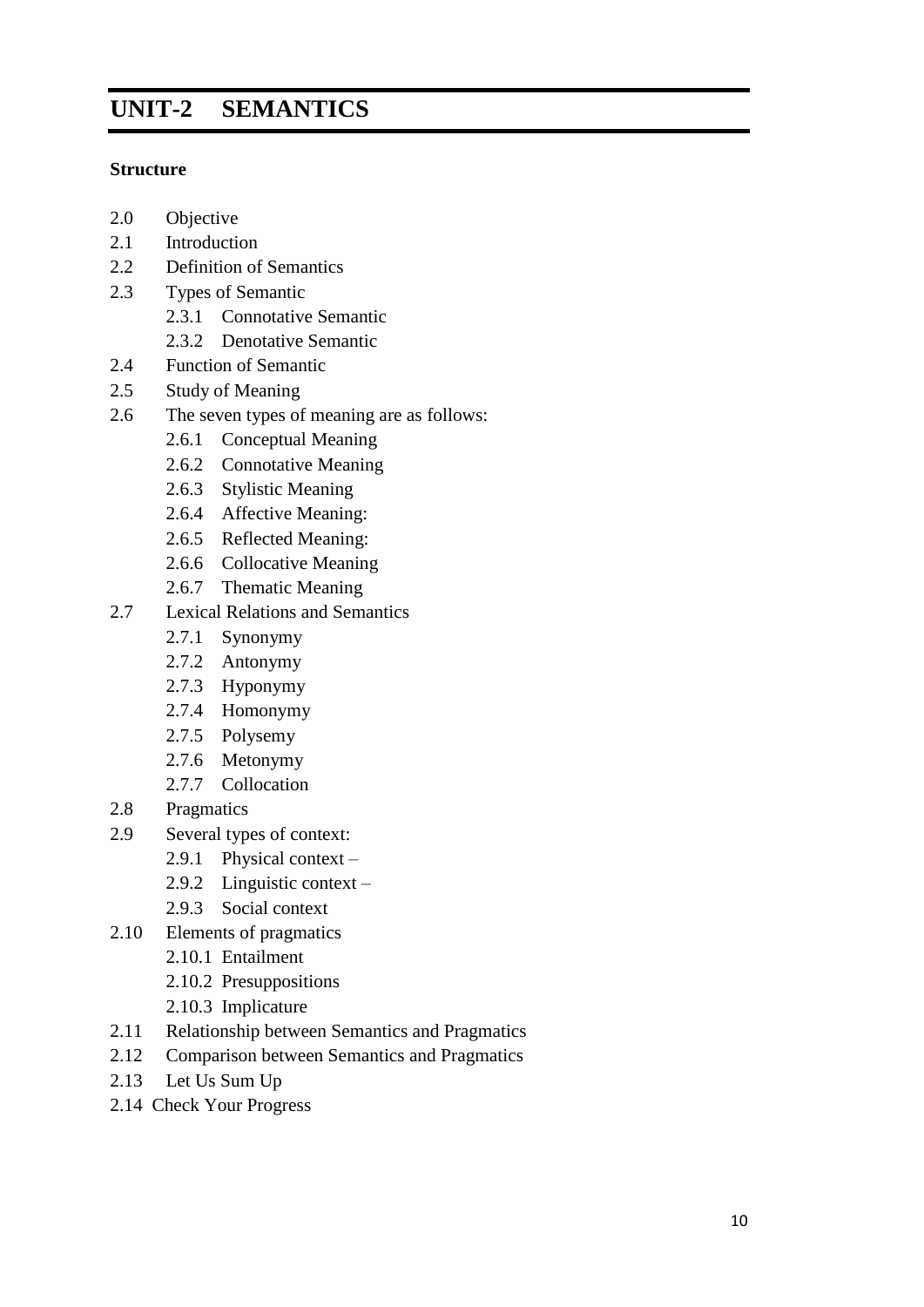#### **2.9 SEVERAL TYPES OF CONTEXT**

#### **2.9.1 Physical context –**

Objects surrounding the communication, place and time of the communication, what is going on around, etc. a. I want that book. accompanied by pointing b. Be here at 9:00 tonight. place/time reference

#### **2.9.2 Linguistic context –**

what has been said before in the conversation. a. Linda came home late yesterday. She thought nobody would notice. b. If my mom heard you talk like that,...

**2.9.3 Social context -** the social relationship of the people involved in communication. (3) a. To the President: #Mr. President, stop bugging me and go home.

## **2.10 ELEMENTS OF PRAGMATICS**

Pragmatics includes a wide range of topics and elements that helps verifying the working process of all its elements which they are listed below:

#### **2.10.1 Entailment**

While defining pragmatics, it has been observed that interpreting utterances involves a considerable amount of in elegant guess work where the hearer draws Inference from the speaker's words to arrive at the speaker's meaning. In this section, we will look at Entailment a relationship between two sentences where the truth of one (A) requires the truth of the other (B). For example, the sentence (A) the president was assassinated. Entails (B) The president is dead. Notice also that if (B) is false, then (A) must necessarily be false. To show entailment, we must show that (A) true forces (B) to be true and (B) false forces (A) to be false. (ibid). We will look at another kind of inference below (presuppositions).

#### **2.10.2 Presuppositions**

We look at presupposition another kind of inference, which is very closely linked to the working of the utterance. A presupposition is a background belief, relating to an utterance, which must be mutually known or assumed by the speaker and hearer for the utterance to be considered appropriate in context will generally remain a necessary assumption whether the utterance is placed in the form of an assertion, denial, or question, and can be associated with a specific lexical item or grammatical feature (presupposition trigger) in the utterance. In pragmatics, a presupposition is an assumption about the world whose truth is taken for granted in discourse. Examples of presuppositions include: 1- Do you want to do it again? Presupposition: You have done it already, at least once. 2- My wife is pregnant. Presupposition: The speaker has a wife. Presuppositions are inferences that are very closely linked to the words and grammatical structures actually used in the utterance, but they come from our knowledge about the way language users conventionally interpret these words and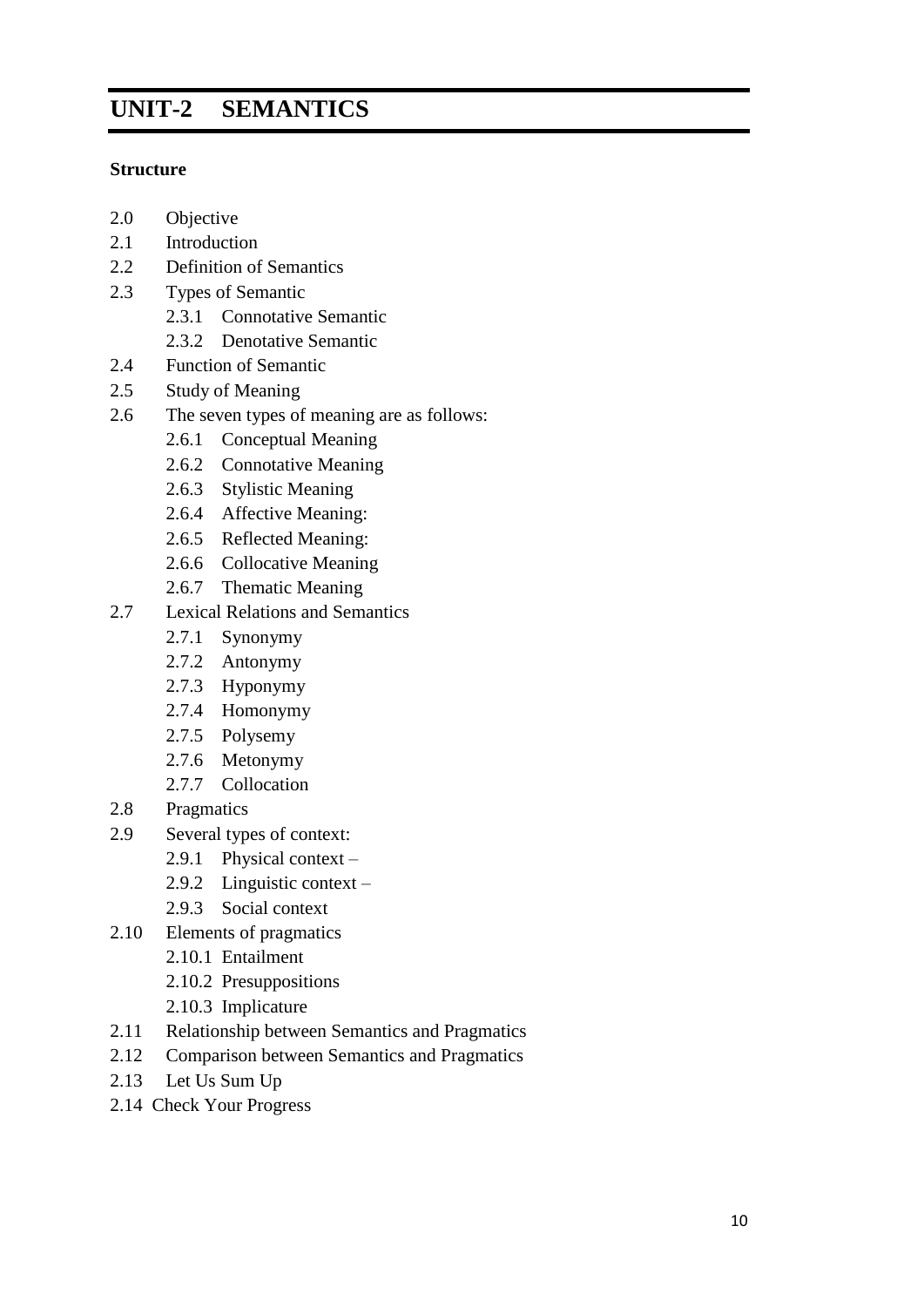structures. After giving definition to presupposition and giving examples to illustrates the definition. We will look at another kind of inference, it is (Implicature).

## **2.10.3 Implicature**

Another subject related to pragmatics is "Implicature" which is, anything that is concluded from an utterance, but that is not a condition for the truth of the utterance. It is a technical term in the linguistic branch of pragmatics coined by Paul Grice. It describes the relationship between two statements where the truth of one suggests the truth of the other, For example, the sentence "Mary had a baby and got married" strongly suggests that Mary had the baby before the wedding, but the sentence would still be strictly true if Mary had her baby after she got married. Further, if we add the qualification " not necessarily in that order" to the original sentence, then the implicature is cancelled even though the meaning of the original sentence is not altered. This can be contrasted with cases of entailment. For example, the statement "The president was assassinated" not only suggests that "The president is dead" is true, but requires that it should be true. The first sentence could not be true if the second were not true; if the president were not dead, then whatever it is that happened to him would not have counted as a (successful) assassination. Similarly, unlike implicatures, entailments cannot be cancelled; there is no qualification that one could add to "The president was assassinated" which would cause it to cease entailing "The president is dead" while also preserving the meaning of the first sentence".

# **2.11 RELATIONSHIP BETWEEN SEMANTICS AND PRAGMATICS**

A comparison of semantics and pragmatics is a very large undertaking and a simple essay does not provide a sufficient venue for discussing all of the ideas and notions related to the many different views of semantics and pragmatics. The study presents the comparison of semantics and pragmatics from a linguist's point of view. The two branches of linguistics, i.e. semantics and pragmatics, deal with the meaning of language and link language to the world. Each branch deals with meaning differently; yet, many students of linguistics confuse the two terms. The only obvious similarity between the two branches is that they both deal with the meanings of words and sentences but in different ways.

- Semantics and Pragmatics are branches of Linguistics. Both of them deal with the study of meaning. Semantics deals with the study of meaning of word without the context. On the other hand, Pragmatics understands the language meaning but keeping the context in mind.
- Pragmatics is the study of the ability of natural language speakers to communicate more than that which is explicitly stated. The ability to understand another speaker's intended meaning is called pragmatic competence. An utterance describing pragmatic function is described as metapragmatics. Another perspective is that pragmatics deals with the ways we reach our goal in communication. Suppose, a person wanted to ask someone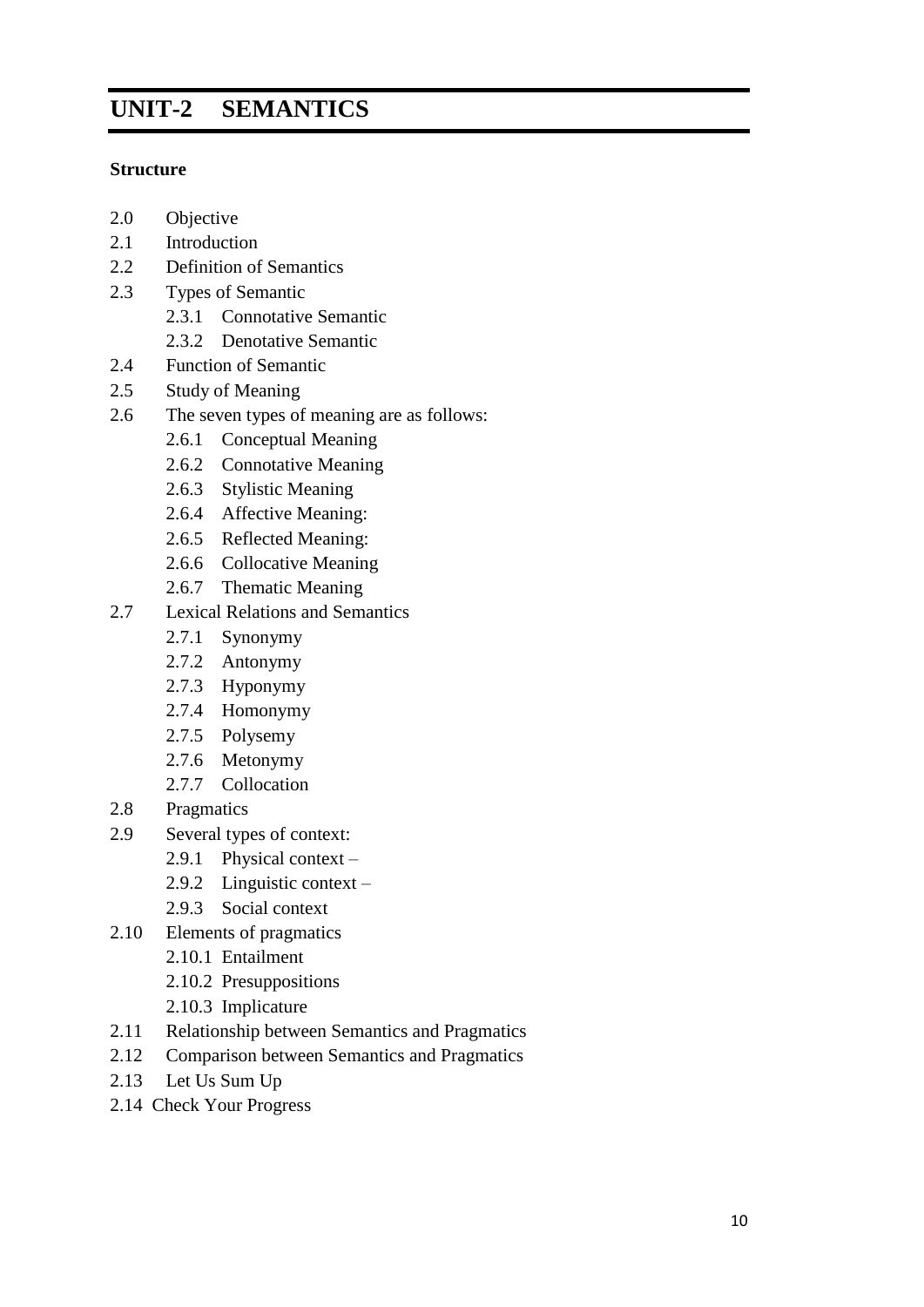else to stop smoking. This can be achieved by using several utterances. The person could simply say, 'Stop smoking, please!' which is direct and with clear semantic meaning; alternatively, the person could say, 'Whew, this room could use an air purifier' which implies a similar meaning but is indirect and therefore requires pragmatic inference to derive the intended meaning.

- While Semantics concentrates on the meaning that comes from linguistic knowledge, Pragmatics concentrates on those aspects of meaning that cannot be predicted by Linguistic knowledge alone and takes into account our knowledge about the physical and the social world. The focus of pragmatic analysis is on the meaning of speakers' utterances rather than on the meaning of words or sentences. Utterances need not consist of complete focus of pragmatic analysis is on the meaning of speakers' utterances rather than on the meaning of words or sentences. Utterances need not consist of complete sentences. Each utterance is a unique physical event created at a particular point in time for a particular communicative purpose. In our point of view, pragmatics helps the translator or the interpreter in finding clues in the utterances the speakers make which leads him to find the appropriate equivalent in the target language.
- Semantics covers what expressions mean, while pragmatics covers what speakers mean in using the expressions.
- • Pragmatics involves how speakers use language in contextualized social interactions, how they do things with words. Semantics invites a focus on meaning and truth conditions without regard to communication and context.
- The word Semantics is derived from the Greek word semantikos meaning to show or give signs. Semantics is the study of meaning. It covers a lot of study areas related to language. Semantics help in getting a sense of meaning in context to speakers, writers, readers of learners. It also helps in known that how the meanings got change over a period of time.
- Semantics is all about question of meaning, whereas Pragmatics is all about questions of use. It deals with that aspect of meaning which is dependent on the context. Semantics deals with the study of what signs denote. On the other hand, Pragmatics deals with the relation of signs to their users and interpreters.
- Semantics is limited to the relation of words to which they refer, whereas pragmatics covers the study of relationships between words, the interlocutors and also the context.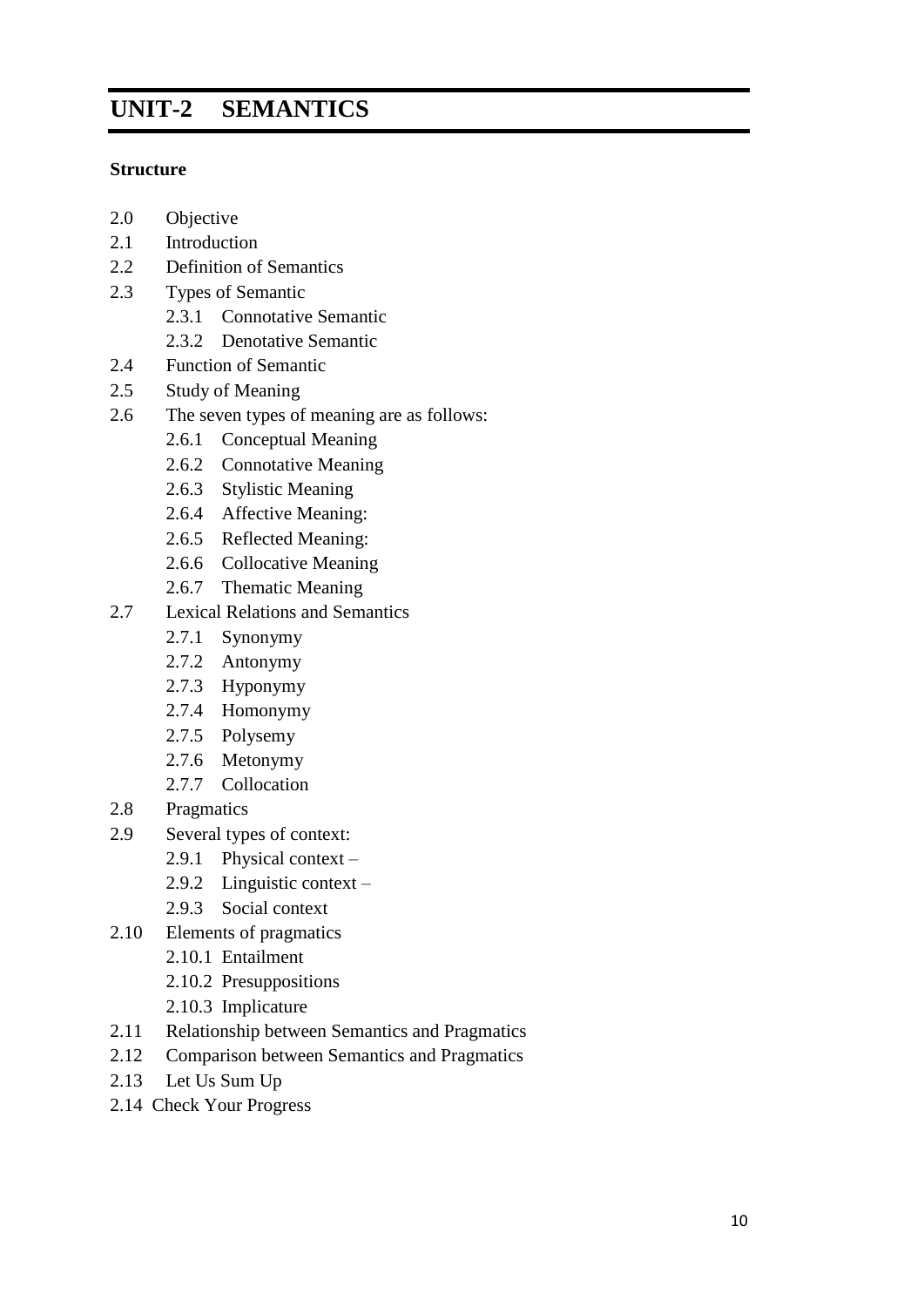### **2.12 COMPARISON BETWEEN SEMANTICS AND PRAGMATICS**

|                         | Semantics                         | Pragmatics                     |
|-------------------------|-----------------------------------|--------------------------------|
| Definition              | <b>Semantics</b><br>is<br>another | Pragmatics understands         |
|                         | important field related to        | the language meaning           |
|                         | theoretical linguistics. It       | but keeping the context        |
|                         | is all about studying the         | in mind.                       |
|                         | meaning of linguistic             |                                |
|                         | expressions.                      |                                |
| Focus                   | Meaning                           | Language                       |
| Scope                   | Narrow as it deals with           | Broad as it deals with         |
|                         | only meaning                      | aspects beyond text            |
| Meaning of an Utterance | Context independent               | Context independent            |
| Domain                  | Grammar                           | Rhetoric                       |
| Example                 | Semantics deals with the          | The sentence 'It is very       |
|                         | conditions under which            | cold' by the speaker may       |
|                         | the proposition expressed         | mean that temperature is       |
|                         | by a sentence is true.            | low (semantic approach),       |
|                         | These are known as truth          | other<br><sub>or</sub><br>some |
|                         | conditions. 'The red cup          | explanation. A Pragmatic       |
|                         | is on the table' is True if       | may also like to consider      |
|                         | and only if the red cup is        | that may be the speaker        |
|                         | really on the table.              | wants to switch on the         |
|                         |                                   | blower and used<br>the         |
|                         |                                   | statement "it is very          |
|                         |                                   | cold" as an associated         |
|                         |                                   | sentence.                      |

## **2.13 LET US SUM UP**

The Unit has tried to analyse the basic concept of Semantics and Pragmatics. It has presented various types of semantics on the basis of the occurrence of the meaning. The unit has also tried to bring out various types of meaning in various context and the formation of meaning in the sentence. It has discussed the term Pragmatics and several types of contexts in which meaning is formed in regard to the pragmatics. It has also presented different elements of pragmatics such as Entailment, Presupposition and Implicature. The study has broadly come up with the study of relationship between Semantics and Pragmatics.

# **2.14 CHECK YOUR PROGRESS**

| 1. | What is Semantics and Pragmatics? |
|----|-----------------------------------|
|----|-----------------------------------|

………………………………………………………………………………………… …………………………………………………………………………………………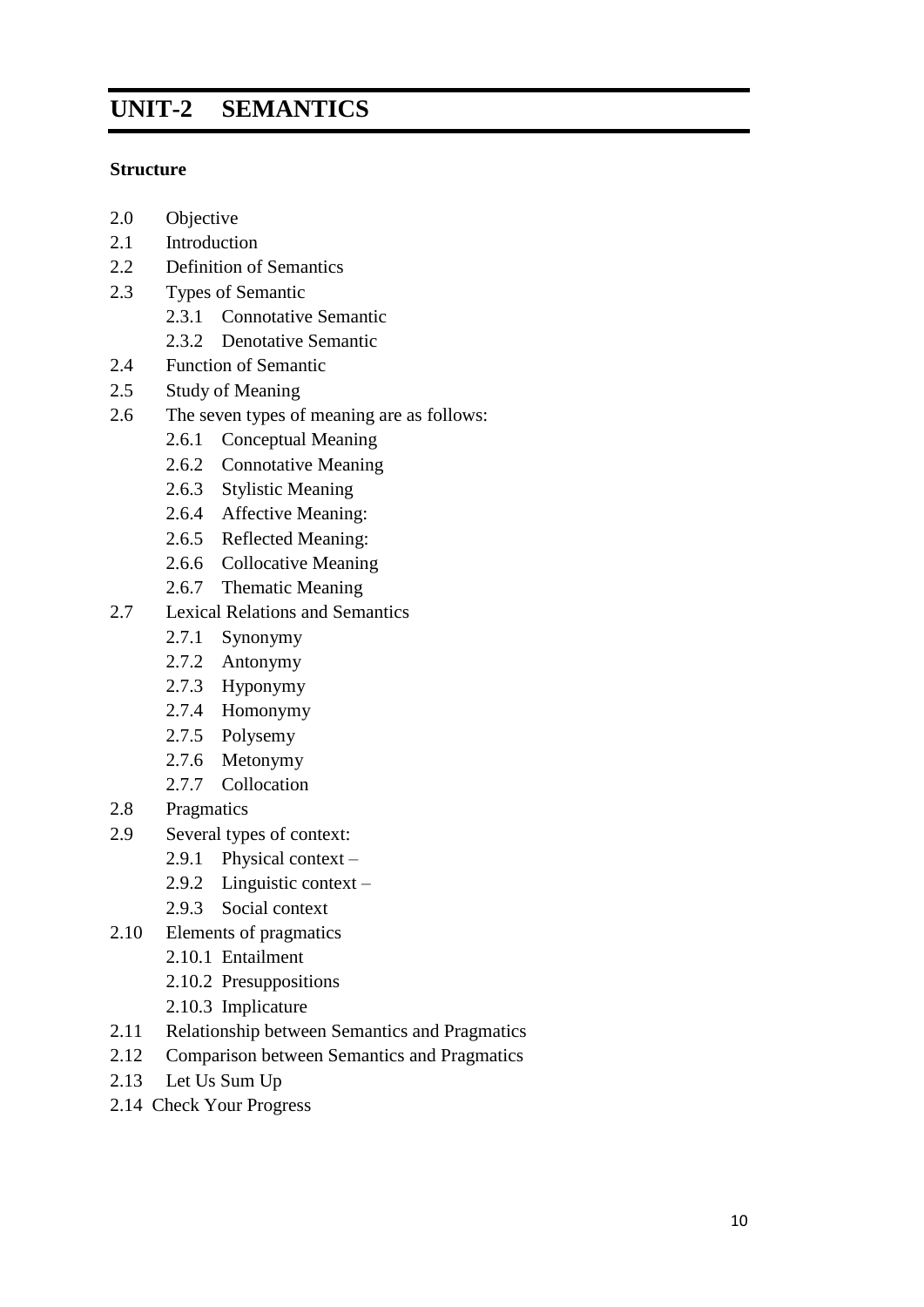$\ldots$ 

#### Define Implicature? 2.

#### $3.$ What are the Elements of pragmatics?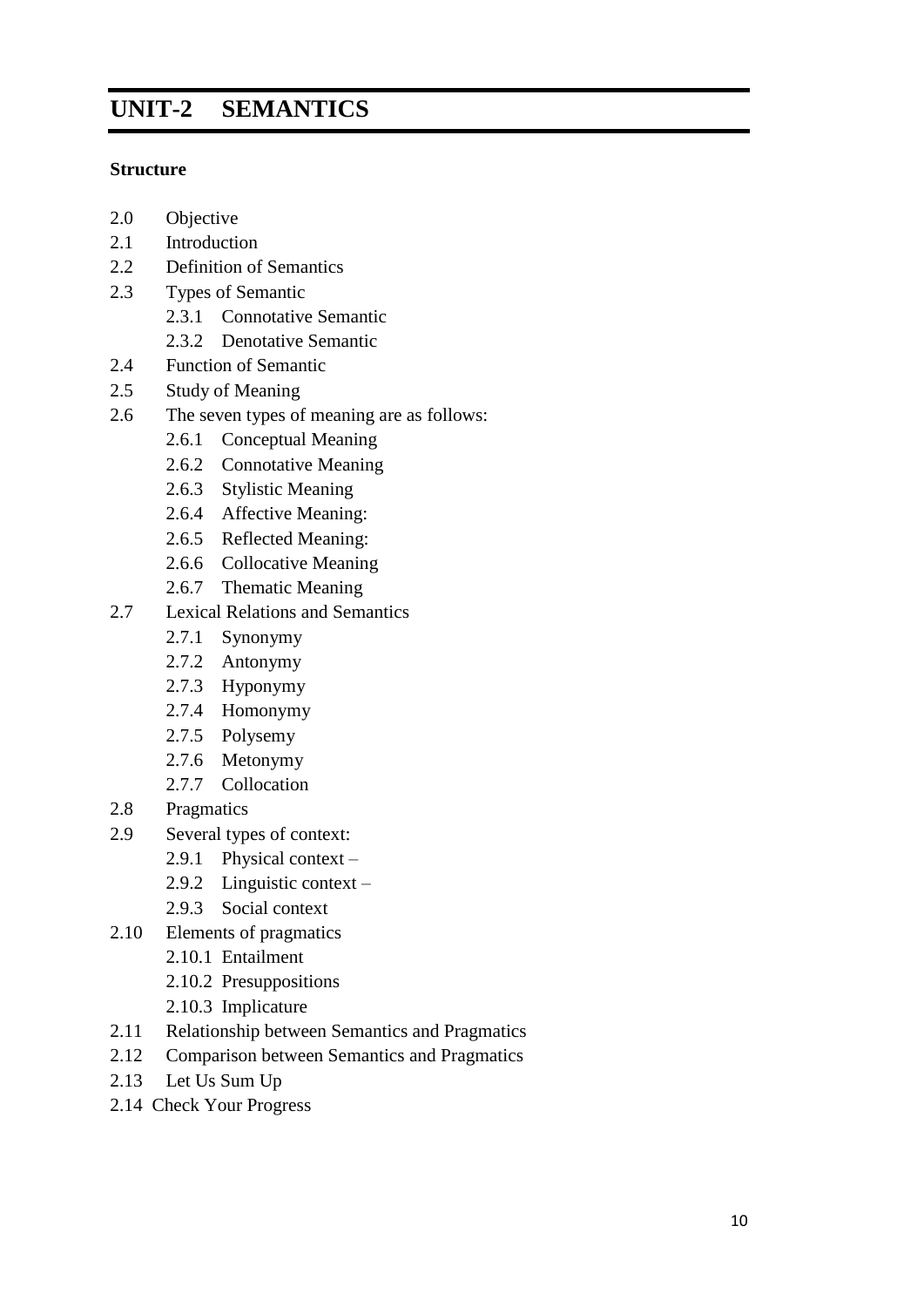# **UNIT-3 PRINCIPLES OF SEMANTIC COMPOSITION**

#### **Structure**

- 3.0 Objectives
- 3.1 Introduction
- 3.2 Reference, Denotation
- 3.3 Reference and the Semantics of (Declarative) Sentences
- 3.4 Semantic Theory and Truth Conditions
- 3.5 Let Us Sum Up
- 3.6 Check Your Progress

# **3.0 OBJECTIVES**

In this unit you will read the problem of

- $\triangleright$  compositionality in semantics
- $\triangleright$  rules of semantic composition
- $\triangleright$  the structure of a semantic theory.

# **3.1 INTRODUCTION**

There are three broad families of approaches to the systematic study of meaning in natural language. These are complementary to each other in that each focuses on somewhat different aspects of linguistic meaning. The first approach, called referential or denotational, concentrates on the informational significance of language. It takes as its starting point the "aboutness" of language, the fact that part of what we call linguistic meaning involves connections between symbols and objects external to the human organism, and way information is conveyed by a potentially infinite range of symbols obtained by combining simpler units. This family of approaches stems from work in philosophical logic, but also uses resources from modern linguistic theory: syntax in particular. The second family of approaches takes an internalist view, and is mainly concerned with the cognitive significance of language and how concepts are internally represented and combined to express a range of thoughts This family of approaches underlies much work in psychology and artificial intelligence. A third family of approaches concerns itself with social aspects of meaning, and the role of social interaction in the expression of meaning. In this unit, we provide a brief outline of what a theory of the first type would look like.

# **3.2 REFERENCE & DENOTATION**

To see what a compositional theory of semantics that deals with the "aboutness" of language would look like, we could first start with NPs that appear to be referring expressions in the sense that their chief semantic property is the connection they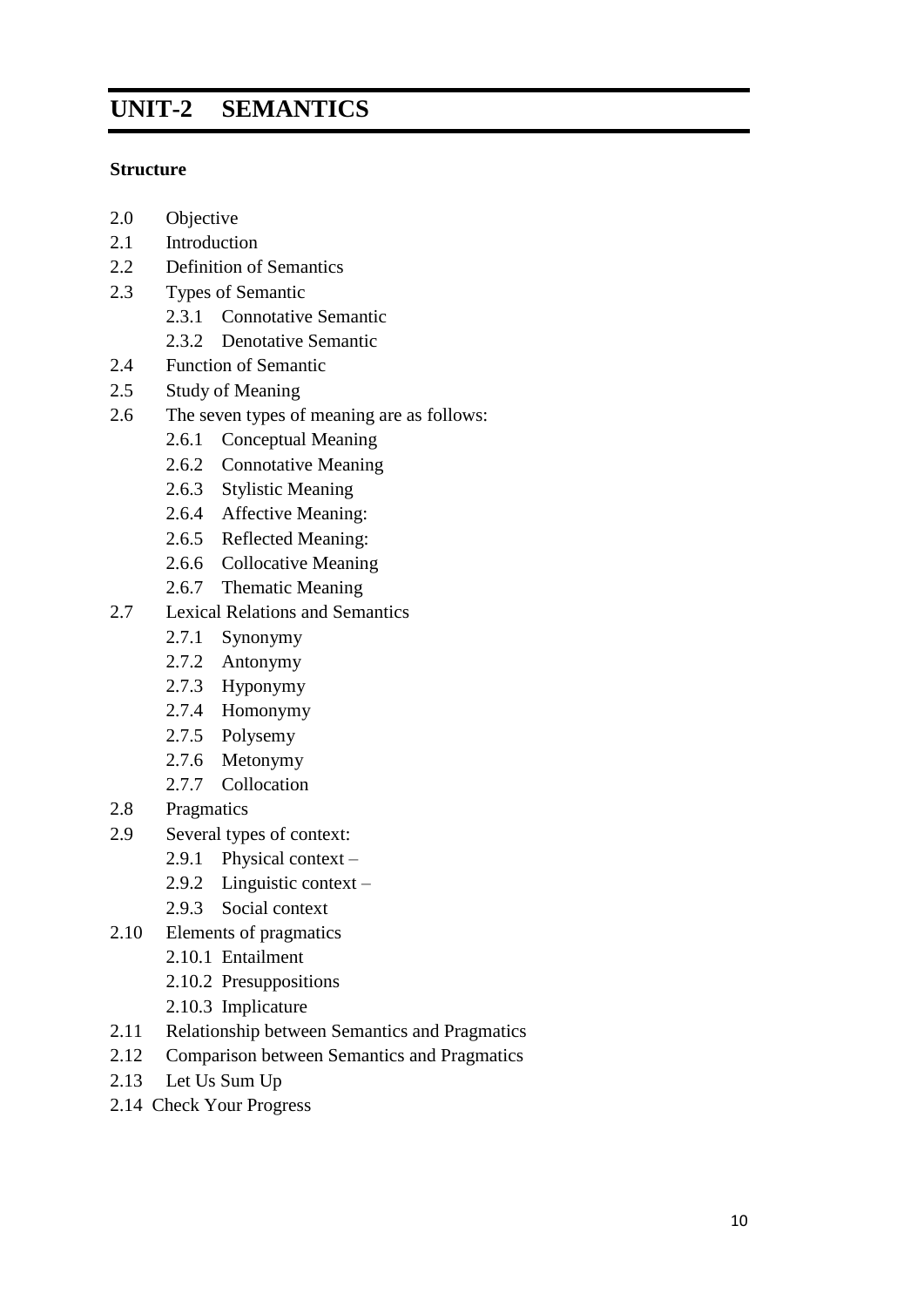establish between a linguistic expression and a thing being referred to. Referring expressions would include demonstrative pronouns and proper names, e.g. Suppose I point to a chair near me and utter (1):

(1) This chair is black.

The NP "this chair" refers to a thing. It's chief semantic function is to establish a connection between the symbol itself and the thing (namely, the black chair) being referred to. Of course, it also has some independent content as well (which distinguishes, e.g, "this chair" from "that chair" and so on), but there is a clear sense in which it refers to a thing. Definite descriptions often have a similar function: while they have a descriptive content, they are often used to refer to things. This can be seen from the fact that singular definite descriptions in English, in order to be felicitous must be such that there is a unique object that satisfies its descriptive content, as seen in the following example:

- (2) a. The present king of India is a scholar of classical languages.
- b. The book that Arthur Conan Doyle wrote is about Sherlock Holmes.

What makes (2a) odd (if you know that India has no king at present) is that nothing satisfies the descriptive content *present king of India*. What makes (2b) odd, on the other hand (if you know that Arthur Conan Doyle wrote many books) is that more than one object satisfies the descriptive content *book that Arthur Conan Doyle wrote*. In this respect they are exactly like proper names in that they are used to refer to a thing, as in the following example

- (3) a. Pavarotti is a corpulent tenor.
- b. Utpal was born in Kolkata.

In (3), the proper names *Pavarotti* and *Utpal* can be taken to refer to things, namely, the persons being talked about. Referring expressions can refer to other kinds of objects, as in the following plural definite descriptions, where they arguably refer to classes of objects, as in the following examples:

- (4) a. The students in my class are wearing green shirts today.
- b. The students in this class outnumber the students in that class.

In (4a), one is making a statement about individual member of the set denoted by "the students in my class"; whereas in (4b), one is making a statement about the size of two sets. Similarly some NPs can refer other kind of objects that are not concrete:

- (5) a. Platinum is an expensive metal.
- b. Going to bed early is healthy.
- c. Kindness is an admirable quality.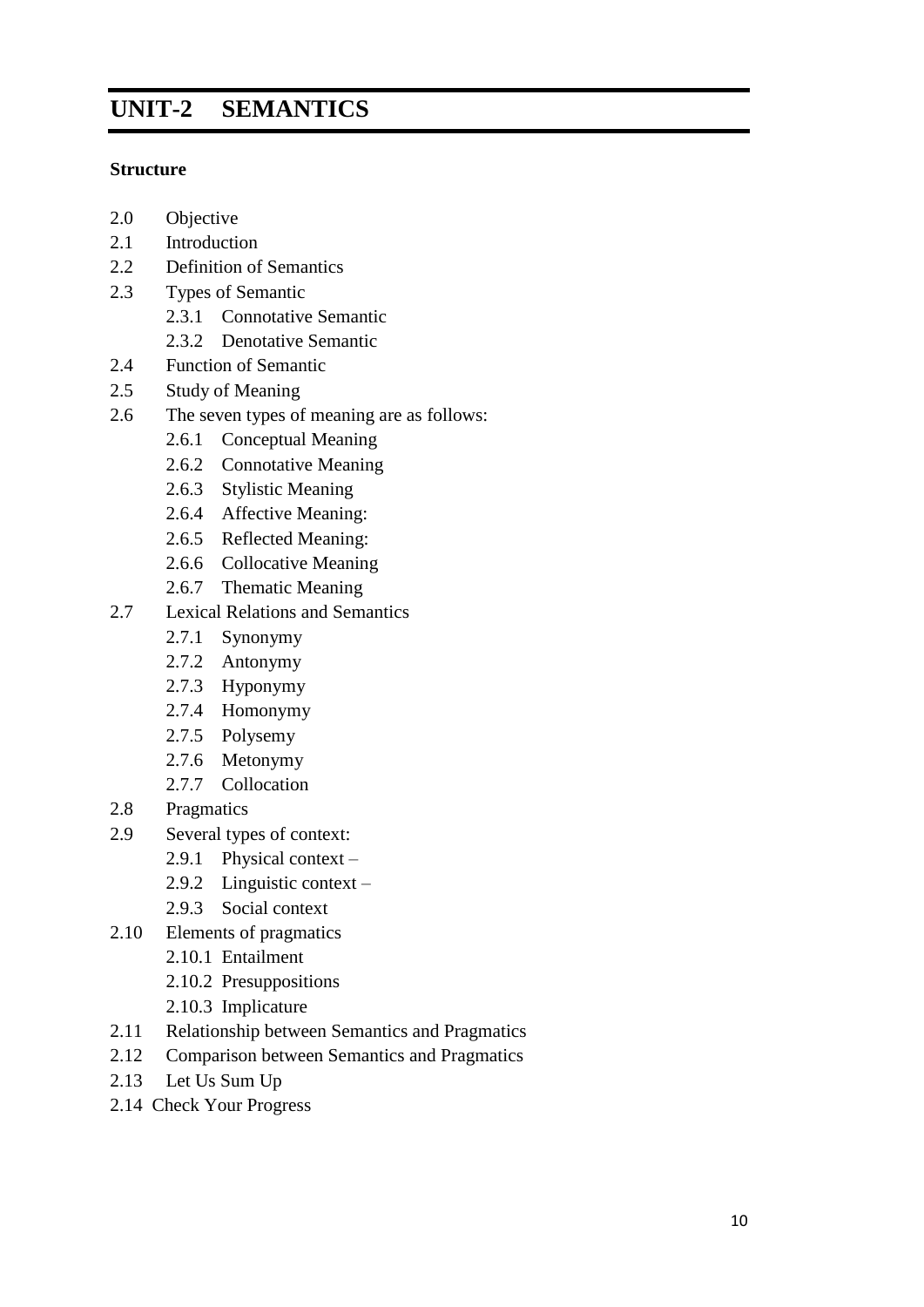In (5), the referring expressions refer to substances, activities and abstract qualities, respectively. So in (5b), *platinum* refers, not to concrete pieces of a metal, but rather the substance *platinum*, and so on. NPs can also refer to fictional characters, as in

(6) Kumbhakarna is an idiot.

In fact, even in the apparently clear cases where proper names seem to refer to things, what exactly they refer to presents various philosophical puzzles that have semantic significance. To see this, consider the example (3b) above, where *Utpal* refers to a person (the author of this unit). Suppose you take (3b) to be true, and hear someone say the following:

(7) If Utpal were not born in India and came from Delhi instead, he wouldn't be speaking Bangla so well.

The sentence in (7) makes perfect sense, and could be taken be true even in many circumstances in which (3) is true, and yet we have a sense that Utpal refers to the same object in both sentences. In other words, proper names cannot simply be taken to be a standby for definite descriptions that uniquely pick out a thing, since one may felicitously use a proper name in contexts where you are invited to consider the possibility that the thing being referred to doesn't satisfy those descriptions. (Would *Utpal* be the same person if he were born in Delhi instead?) This is particularly clear in place names, as in the city name *Baghdad*.

(8) Baghdad is the capital of Iraq.

Baghdad is a city that dates to ancient times, has been destroyed several times in history, and so clearly is not the same physical object over the entire course of history. But we seem to have no problem using the proper name *Baghdad* for something in all its incarnations.

Some philosophers and linguists have taken this to indicate that one could dispense with the notion of an individual or the notion of reference. This doesn't necessarily follow, however. For one, the notion of an individual or reference is needed to support a theory of entailment and the various semantic phenomena and the implication relations discussed in the previous units. Here we simply take note of the puzzles and note the possibility that these notions might simply link semantics to theories of how various objects are conceptualized. (This would also establish a link between the denotational theories discussed in this unit with more conceptualist or internalist approaches to semantics mentioned in the Introduction).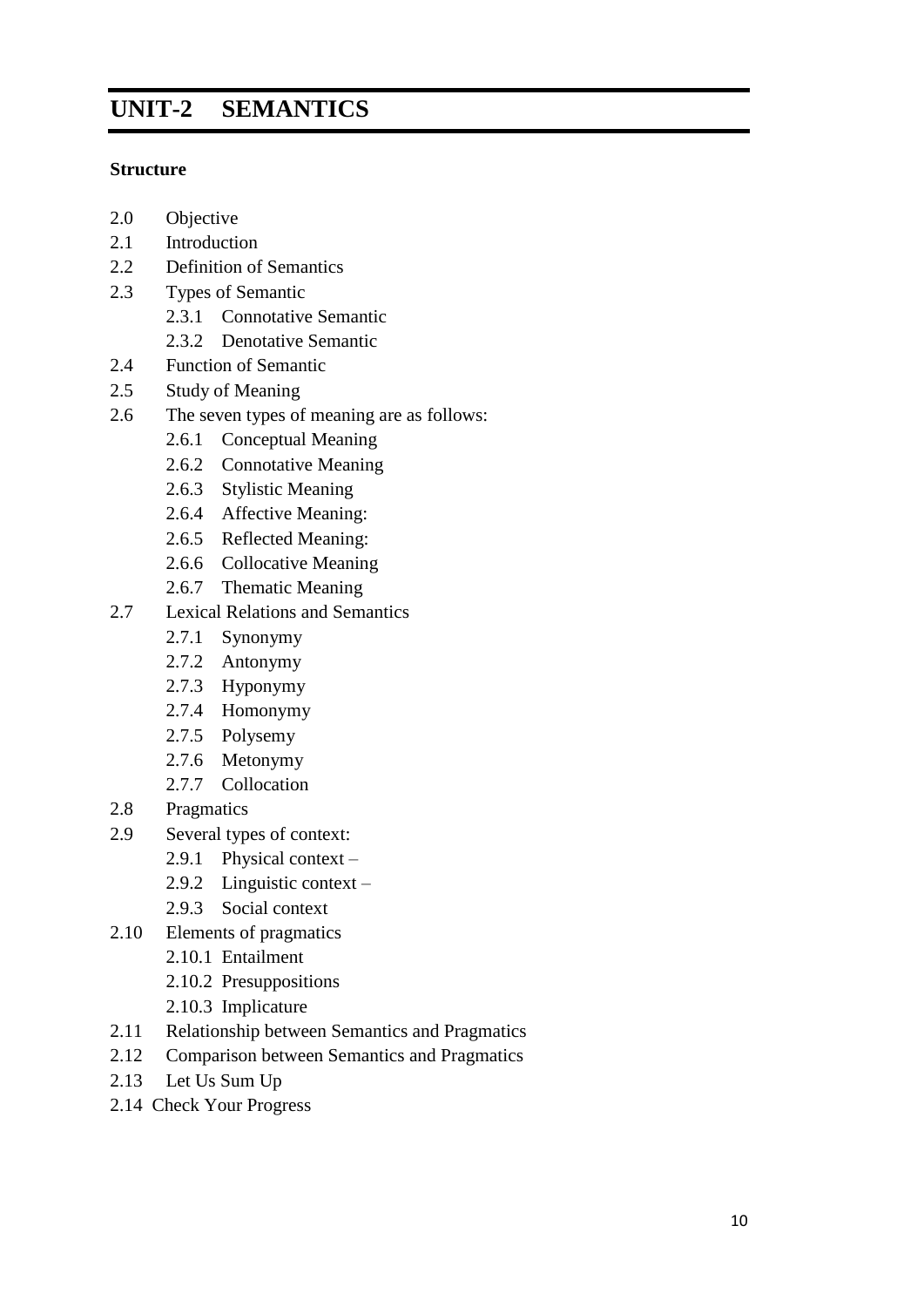# **3.3 REFERENCE AND THE SEMANTICS OF (DECLARATIVE) SENTENCES**

We saw examples before of NPs that can be taken to be referring expressions. Can other linguistic expressions have a reference? Consider the following sentence

(9) It snows in Kashmir.

We have an example in (9) of a declarative statement, i.e., a linguistic expression capable of being true or false. Can sentences be said to have a reference? It is not at all obvious what the notion of "reference" for a sentence might be. However, there is an argument implicit in the work of the philosopher Frege that says that *if* sentences can be taken to have (something like) reference, that something must be its truth value. An explicit version of this argument, called the "slingshot argument" is due to the philosopher John Perry, and goes as follows. Let us assume two principles that seem to be true necessarily.

- A. If two expressions A and B have the same content (i.e., they entail each other) they have the same reference.
- B. If an expression A contains an expression B and we replace B in A with another expression C which has the same reference as B, to get A', the reference of the resulting expression A' must be the same as that of A. (This principle is called Leibniz's Law, following some proposals of the philosopher and mathematician Leibniz)

The truth of these two principles can be illustrated by looking first at expressions that are clearly referring expressions, namely, definite descriptions. So *John's sister* and *the daughter of John's parents* are content-synonymous, as they say the same thing. (While the notion of entailment does not directly apply to NPs, we can extend the notion to NPs by saying that two NPs NP1 and NP2 entail each other if every statement containing NP1 entails the corresponding statement obtained by replacing NP1 with NP2 in it, and vice versa.) Clearly, the two NPs just mentioned have to have the same reference. To illustrate B, we simply note that, for example, the NP *the husband of John's sister* has the same reference as *the husband of the daughter of John's parents*. This means something like B has to be right.

To extend the discussion now to declarative sentences, let us consider two sentences that have nothing in common except that they are either both true or both false. I will illustrate the point by taking two sentences that one knows to be false: one can make the same point with two true statements. Consider:

(10) a. Pavarotti is French.

b. It never snows in Kashmir.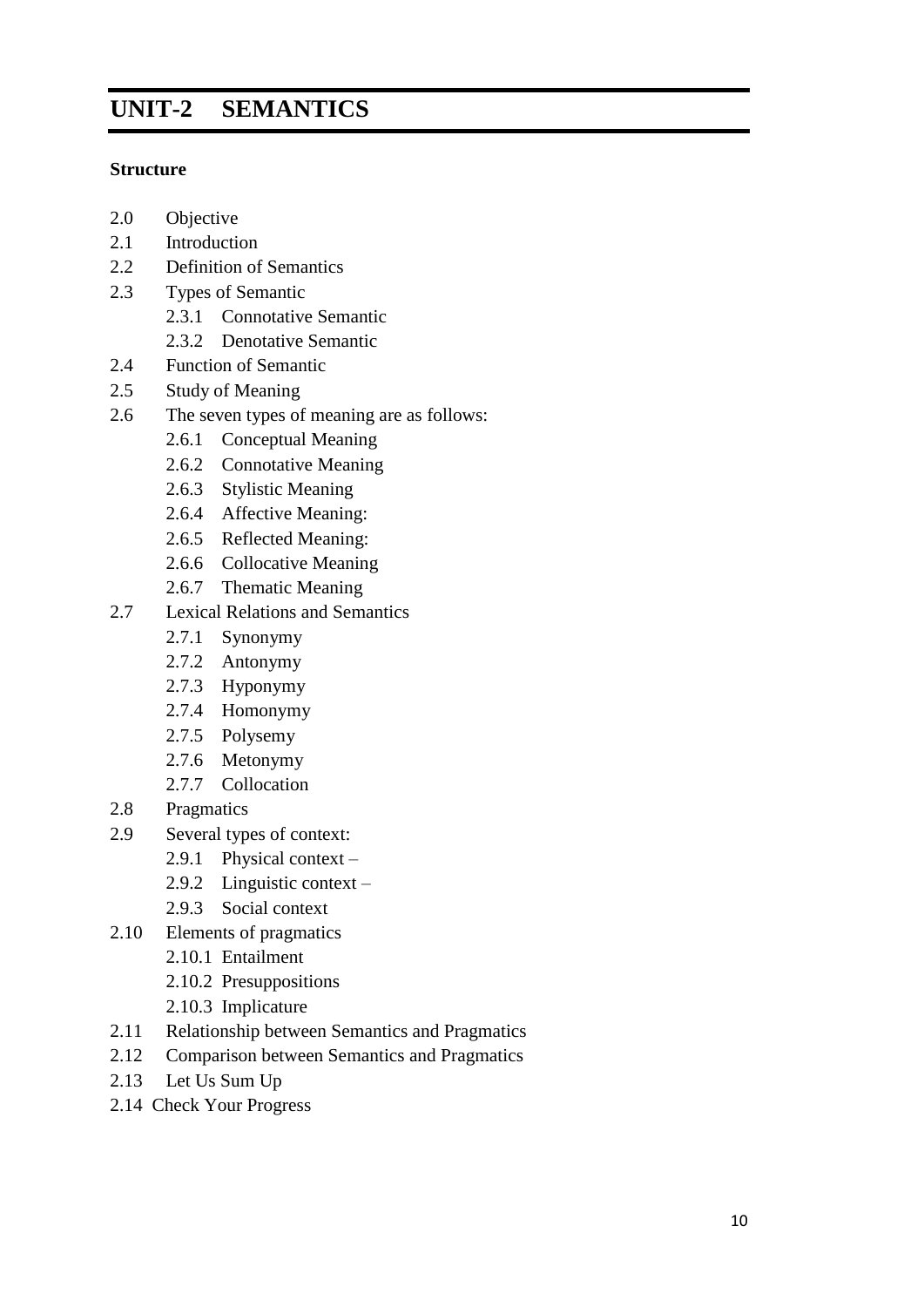(10a,b) are both false and have not much else in common in terms of semantic relationships. Now consider the following statements:

- (11) a. Pavarotti is French.
- b. The truth value of "Pavarotti is French" =  $T$
- c. The truth value of "It never snows in Kashmir"  $= T$
- d. It never snows in Kashmir.

(We assume that there are two truth values, "T" for "true" and "F" for "false" and that T≠F) Convince yourself first that (11a,b) entail each other, and (11c,d) do so as well. So any situation that makes (11a) true must also make (11b) true, and vice versa. Similarly for (11c,d). By principle A, then, (11a) has the same reference as (11b) and (11c) has the same reference as (11d). Moreover, the reference of the definite description *the truth value of "Pavarotti is French"* is the same as the reference of the definite description *the truth value of "It never snows in Kashmir"*, namely the truth value F. By Principle B, it follows then that (11b) and (11c) must have the same reference, since (11c) is simply obtained from (11b) by replacing the NP *the truth value of "Pavarotti is French"* with another NP with the same reference, namely the definite description *the truth value of "It never snows in Kashmir"*. It follows then that (11a) has the same reference as (11d).

Now, what might this reference be? We chose our examples by looking at two sentences that share no semantic property other than the fact that they are both false. The result would be same if they were both true. The only possible candidate for the reference of the two sentences would be whatever they have in common that is different from other sentences that don't have that property, namely, their truth value. It follows, then, that IF (declarative) sentences can be said to have a reference, the reference must be their truth value. This result is very counterintuitive at first, since it is clear that the content of a sentence is clearly not their truth value. The examples chosen above show that very clearly. There are two options one may follow at this point. The first option would be to give up the notion that principles A and B hold universally, but this doesn't seem right, as they seem to express true generalizations about meaning. The second option, proposed by Frege, was to say that reference is not all there is to meaning. Frege proposed that sentences (and by extension, all linguistic expressions) have a reference and what he called "sense". All linguistic expressions, on this view, have a reference ("Bedeutung"), but also a "sense" ("Sinn"), i.e., a manner in which the reference is presented. Frege illustrated this point by means of an example involving someone watching the moon through a telescope. One can distinguish the moon itself from the image of the moon that one sees through a telescope. This is further distinguished from the retinal image in the eye of the observer, i.e., something internal, subjective to the observer. Frege took senses to be "objective", but distinct from the reference of an expression. We may not choose to be radical objectivists about sense the way Frege was, but it is clear that Frege's notion of "sense" is closer to what in English we would call "content" or "meaning".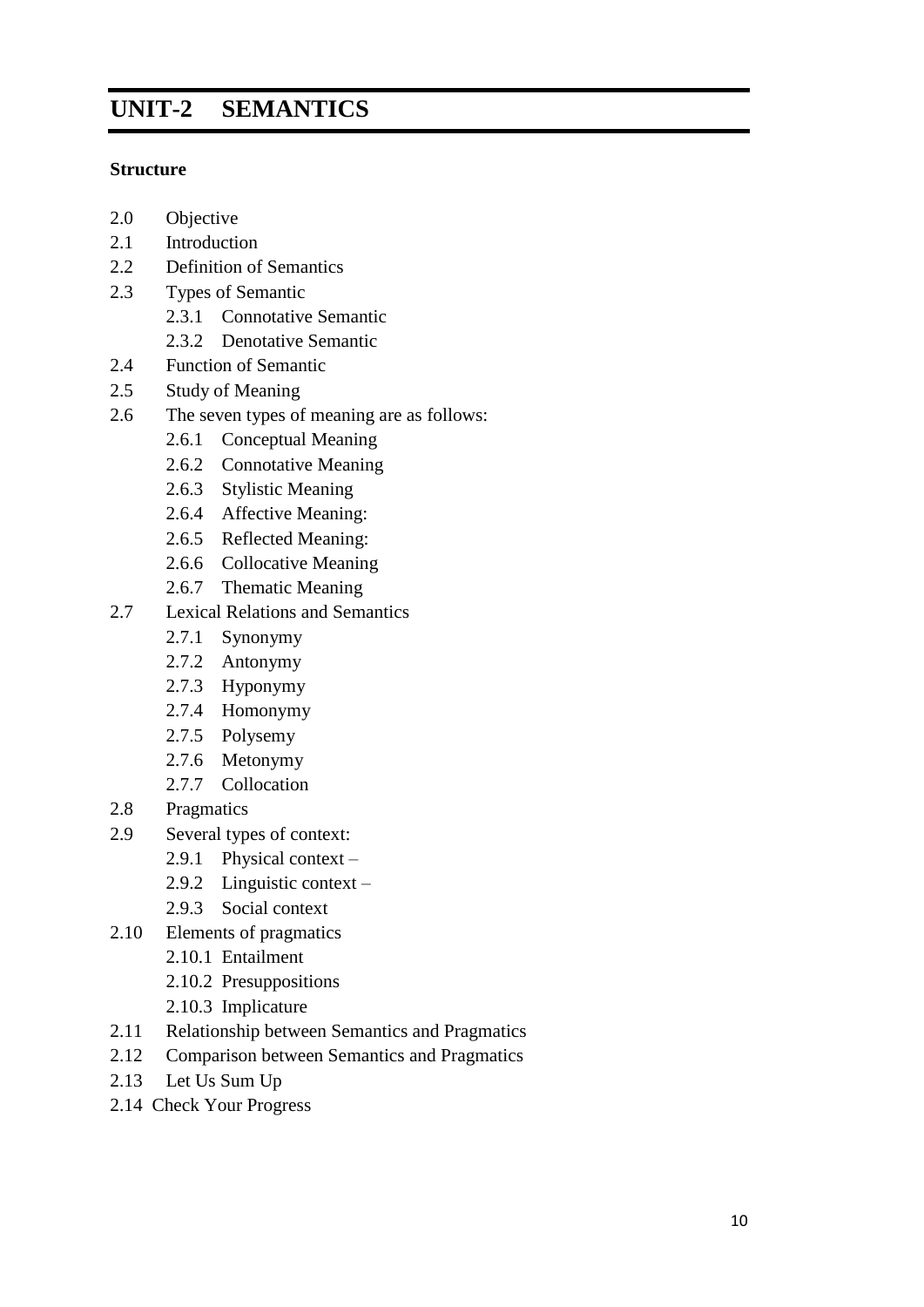Frege also argued that there are examples in language where the reference of a linguistic expression was its sense rather than its customary reference. This is seen in examples like the following:

(12) a. John believes that the evening star is the evening star.

b. John believes that the evening star is the morning star.

The English expression "the evening star" refers to the same object as "the morning star", namely, the planet Venus. There are historical reasons for this: this derives from a time when people didn't have a clear notion of planets and stars, and furthermore didn't know that the shining celestial object they saw in the morning was the same as the shining object they saw in the evening. But replacing the second occurrence of *the evening star* in (12a) by a coreferring definite NP *the morning star* results in a sentence that doesn't have the same meaning. It is possible to imagine a circumstance in which (12a) is true but (12b) is false, since (12a) attributes a trivial belief to John, whereas (12b) involves a belief that was the result of a significant astronomical discovery. On Frege's account the sentences *the evening star is the evening star* and *the evening star is the morning star* have the same reference (both being true), but different senses. The difference between (12a) and (12b) comes about because the reference of the complement clause of the verb *believe* is the sense of the sentence rather than the reference (i.e., the truth value "true").

# **3.4 SEMANTIC THEORY AND TRUTH CONDITIONS**

We saw that if sentences can be said to have a reference, the reference must be the truth value. However, that is not the content of the sentence. Clearly a compositional semantic theory that aims to provide an account of the semantic knowledge of the native speakers of a language must be able to give a characterization of the content of a sentence. What must this knowledge consist of? To see the point, consider the following sentence of English:

(13) Obama talked to the pope on September 25, 2015 by phone.

Clearly, understanding the meaning of this sentence doesn't require knowing whether (13) is true or not, as the latter clearly involves knowing something about the facts over and above the semantic knowledge required to understand (13). Understanding the sentence of English requires, however, understanding the conditions under which (13) would be truth. In other words, the knowledge of the meaning of (13) requires at the very least the knowledge of the *truth conditions* of (13). Some philosophers like Davidson have gone further and argued that that's all that is needed for a compositional, denotational semantic theory. In other words, a semantic theory must provide rules of semantic composition that have as a consequence statements of the following type:

(14) A sentence "S" is true in a circumstance  $\Box$  iff p.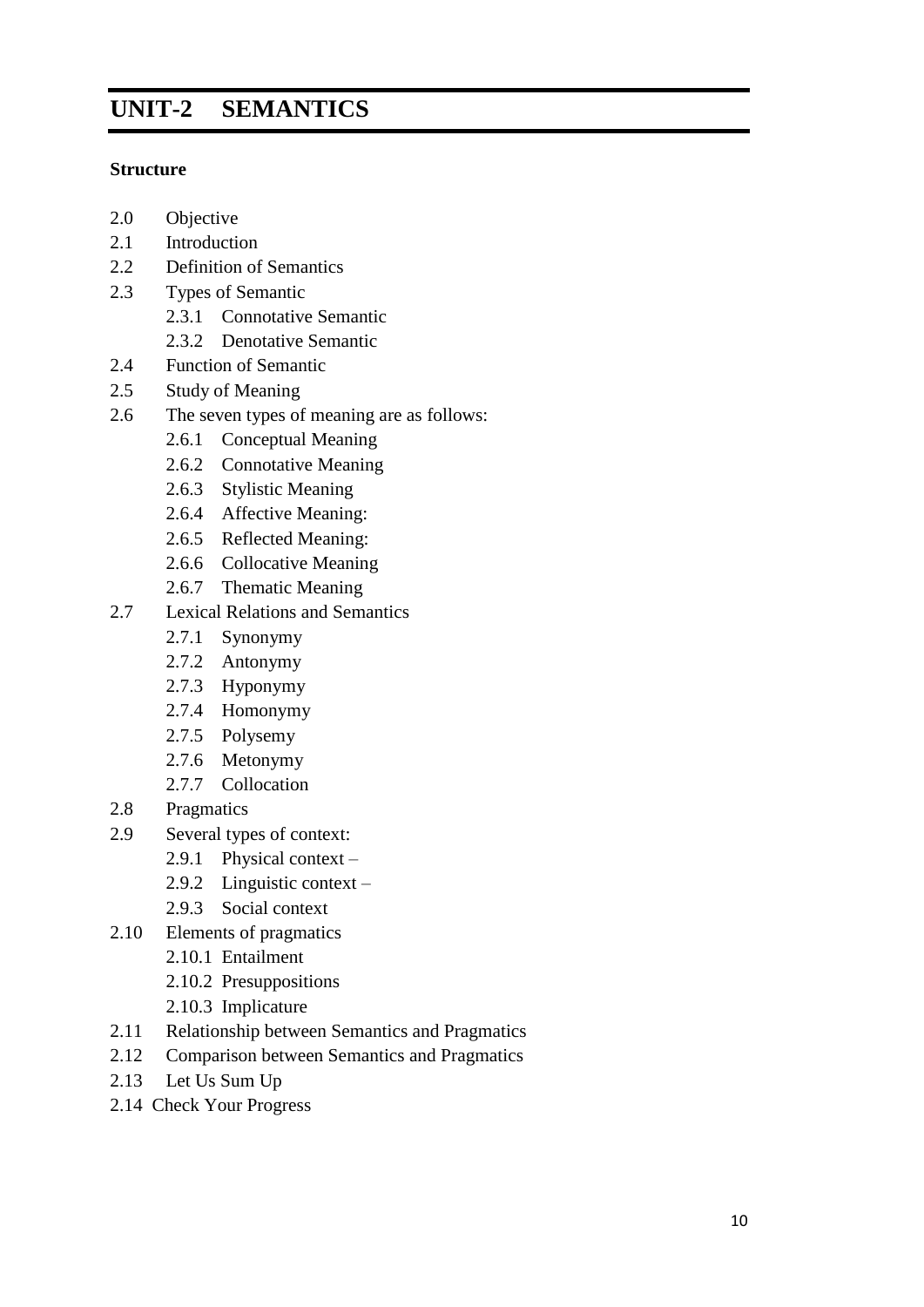Something like (14) was first proposed by the philosopher and mathematician Tarski in his investigation of logical systems. In (14), the LHS consists of a truth predicate asserting the truth of a linguistic expression (a declarative statement) and the RHS consists of a condition describing a condition on objects that are "outside" the linguistic system under investigation. (Tarski called (14) the "convention T".) On Davidson's view, a compositional semantic theory must not only yield as theorems statements of the form (14), but must also do so in a manner that is insightful in that it makes clear the contribution made by the meanings of the parts to the meanings of the whole (which is why it is a compositional theory, something we are interested in as linguistic semanticists).

A theory of this type is clearly needed for the semantics of declarative statements. But not all utterances of a natural language are declarative sentences. We ask questions, issue commands, talk in fragments under the right discourse conditions, make interjections like "ouch" and "oops" and so on. Surely, a compositional theory of meaning must also account for these. As it turns out, a compositional semantic theory based on truth-conditions has plenty to say about these constructions as well. So consider questions.

(15) Which students came to the freshers' party last Wednesday?

A question like (15) doesn't have truth-conditions, but understanding the meaning of (15) requires, at a minimum, understanding what makes a statement an answer to (15). Thus, *it is snowing now* is not an answer to (15), but *Mary came to the party* could be, if Mary is a student. In other words, the meaning of a question like (15) involves understanding its *answerhood conditions*. (Note that answers have propositional content, so a truth-conditions based semantics already would work for them.) Similarly, the semantics of imperatives would involve knowledge of the conditions under which an order can be complied with: we call these the *compliance conditions*. So if I tell John:

(16) Jump out of the window!

John will have complied with my order if he jumps out of the window, and not if he doesn't. Compliance conditions have a propositional semantics, however, which is given by a truth-conditions based semantics.

The same way, it is easy to show that fragments and interjections all involve propositional knowledge of some kind. So if a speaker says "oops!" they signal that they, or someone in the context, did something wrong, and so on. Fragments are usually understood as parts of bigger structures that are not uttered but whose meaning is somehow recoverable from the context, and these bigger structures have propositional content (again, with a truth-conditions based semantics).